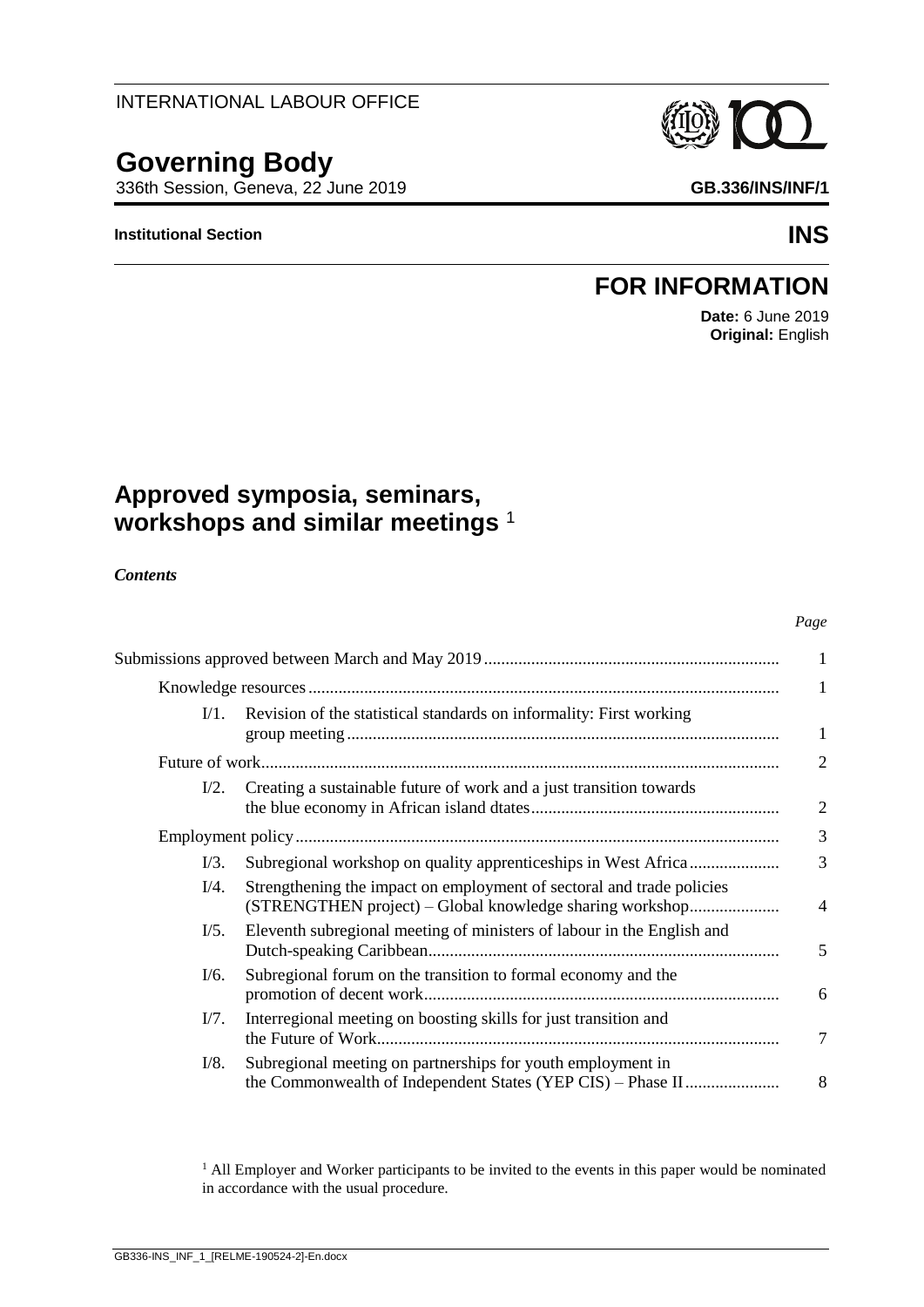| Interregional meeting on Alliance 8.7 Action Group on Supply Chains                                                                                                                                                                                                                     |
|-----------------------------------------------------------------------------------------------------------------------------------------------------------------------------------------------------------------------------------------------------------------------------------------|
| I/10. Enhancing the effectiveness, impact and inclusiveness of national                                                                                                                                                                                                                 |
| I/11. ECOWAS tripartite social dialogue forum: Strengthening social<br>dialogue for the promotion of decent work in the ECOWAS region                                                                                                                                                   |
|                                                                                                                                                                                                                                                                                         |
| I/12. Subregional course on developing and implementing effective wage                                                                                                                                                                                                                  |
| I/13. Americas peer-to-peer workshop on Equal Pay International                                                                                                                                                                                                                         |
| I/14. 44th meeting of the Technical Committee (RCT) and the Programme                                                                                                                                                                                                                   |
| I/15. Workshop for governments on labour migration and fair recruitment:<br>Coordination and exchange between national authorities on labour,                                                                                                                                           |
|                                                                                                                                                                                                                                                                                         |
| I/16. Decent work and socially responsible tourism in Kenya,                                                                                                                                                                                                                            |
|                                                                                                                                                                                                                                                                                         |
| I/17. Employers capacity strengthening and project consultation workshop:<br>Increased capacities of employers' and workers' organizations to<br>participate effectively in the development of social and labour policy                                                                 |
| I/18. Workshop for employers' organizations of Guatemala and Mexico<br>on responsible business conduct in supply chains, with emphasis                                                                                                                                                  |
|                                                                                                                                                                                                                                                                                         |
| I/19. Subregional meeting: Elaboration of regional agendas of impact in<br>labour migration between the regional Inter-union Committee for<br>the defence of the rights of migrant workers in Central America and<br>Dominican Republic and the regional network of civil organizations |
| I/20. Regional training for trade union leaders and lawyers on the use of                                                                                                                                                                                                               |
| Binational trade union workshop on the role of trade unions<br>in the active promotion of decent work and fair recruitment                                                                                                                                                              |
|                                                                                                                                                                                                                                                                                         |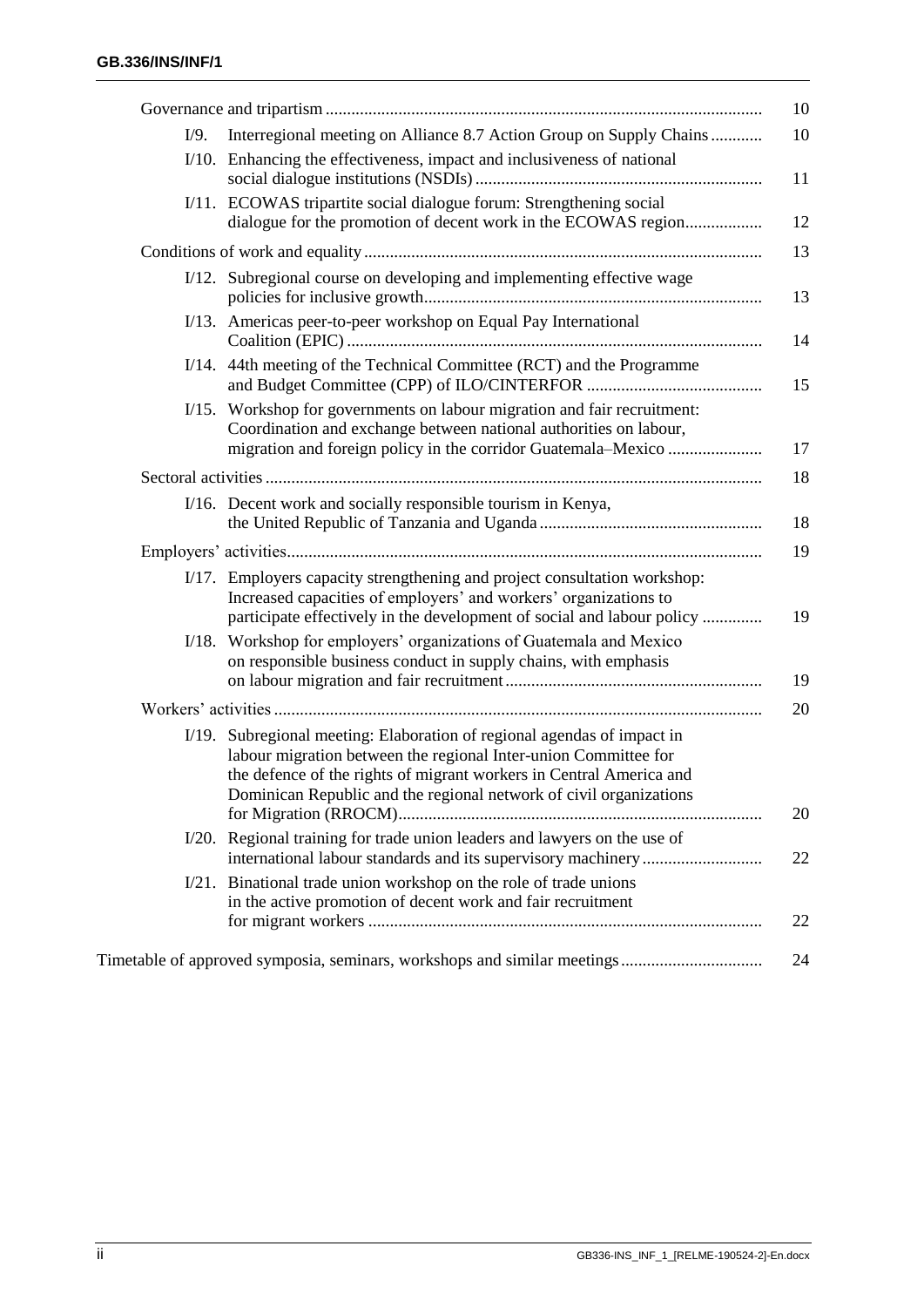# <span id="page-2-0"></span>**Submissions approved between March and May 2019**

## <span id="page-2-1"></span>**Knowledge resources**

## <span id="page-2-2"></span>*I/1. Revision of the statistical standards on informality: First working group meeting*

| Proposed date:               | 7-9 October 2019                                                                                                                                                                                                                                                                                                                                                             |
|------------------------------|------------------------------------------------------------------------------------------------------------------------------------------------------------------------------------------------------------------------------------------------------------------------------------------------------------------------------------------------------------------------------|
| Place:                       | Geneva, Switzerland                                                                                                                                                                                                                                                                                                                                                          |
| Financing:                   | Regular budget (US\$30,000)                                                                                                                                                                                                                                                                                                                                                  |
| Geographical coverage:       | Brazil, Chile, China, Colombia, Costa Rica, Ecuador,<br>Ghana, Greece, India, Indonesia, Italy, Lebanon,<br>Malaysia, Mexico, Mongolia, Montenegro, Nigeria,<br>Oman, Pakistan, Peru, Philippines, Poland, Romania,<br>Rwanda, Saudi Arabia, Sierra Leone, South Africa,<br>Sri Lanka, Thailand, Tunisia, Uganda, Viet Nam, as well<br>as the Occupied Palestinian Territory |
| Composition of participants: |                                                                                                                                                                                                                                                                                                                                                                              |
| Governments:<br>(a)          | 32                                                                                                                                                                                                                                                                                                                                                                           |
| Employers:<br>(b)            | $\overline{2}$                                                                                                                                                                                                                                                                                                                                                               |
| (c) Workers:                 | $\overline{2}$                                                                                                                                                                                                                                                                                                                                                               |
| Purpose of the meeting:      | to discuss the scope and the structure of the<br>(i)<br>conceptual framework of the new standards on<br>informality;                                                                                                                                                                                                                                                         |
|                              | (ii) to discuss the highlighted issues from the paper<br>presented at the 20th International Conference of<br>Labour Statisticians (ICLS) in 2018 and the strategy<br>to take each issue forward; and                                                                                                                                                                        |
|                              | (iii) to advise and assist the Office on technical work on<br>the statistical standards of informality on the<br>resolution concerning statistics of employment in the<br>informal sector and the Guidelines concerning a<br>statistical definition of informal employment in the<br>preparation of a draft resolution on the topic, for<br>consideration at the 21st ICLS.  |
| Observers:                   | Economic and Statistical Observatory of Sub-Saharan<br>Africa (AFRISTAT)<br>Interstate Statistical Committee of the Commonwealth of                                                                                                                                                                                                                                          |
|                              | Independent States (CIS-STAT)<br>European Foundation for the Improvement of Living and<br><b>Working Conditions (Eurofound)</b><br>Statistical Office of the European Union (Eurostat)                                                                                                                                                                                       |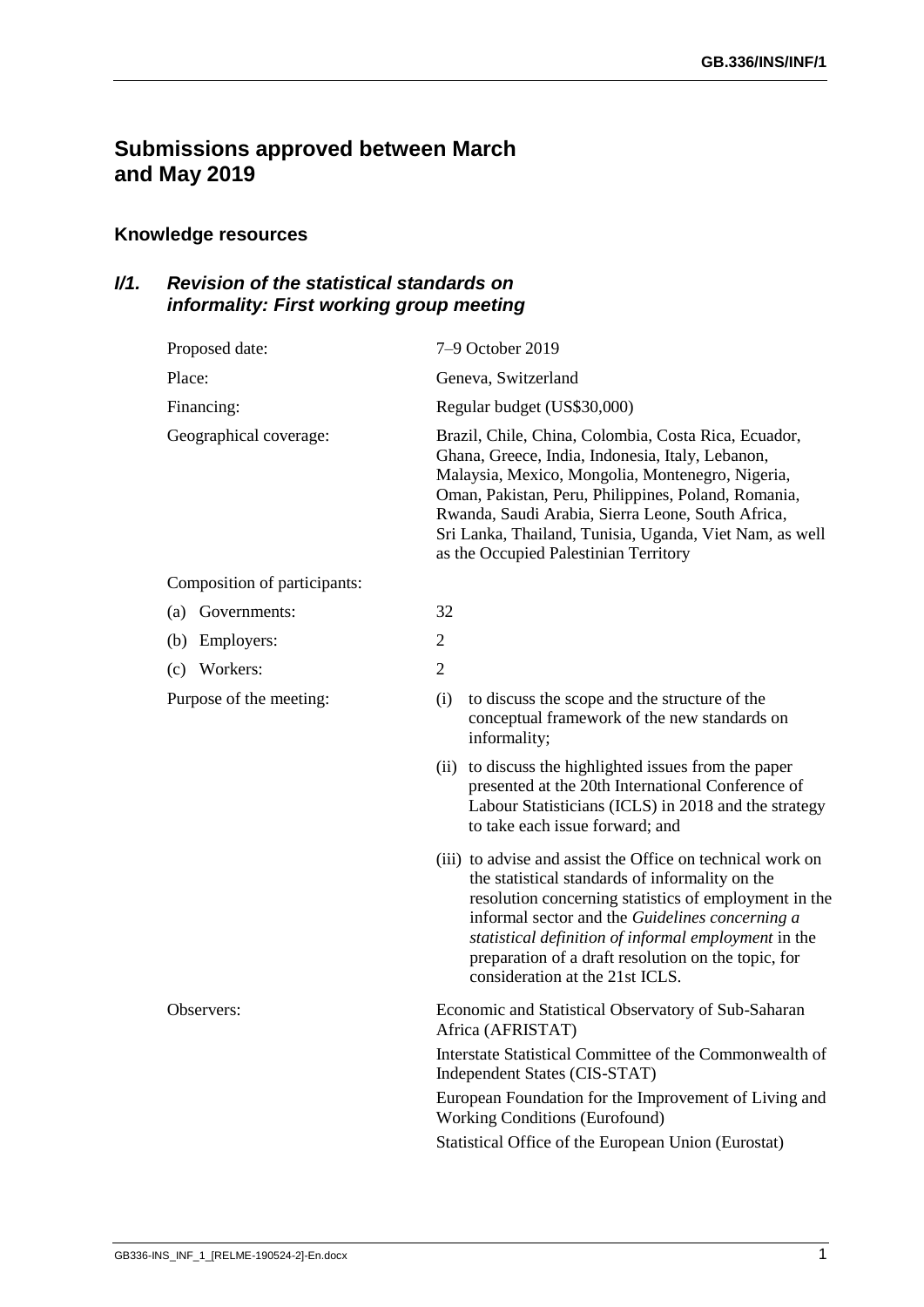|                                                                 | Food and Agriculture Organization of the United Nations<br>(FAO)                                                                                                                                                                                                                                                                                                                                                                                                                                                                                                                                                                                                           |
|-----------------------------------------------------------------|----------------------------------------------------------------------------------------------------------------------------------------------------------------------------------------------------------------------------------------------------------------------------------------------------------------------------------------------------------------------------------------------------------------------------------------------------------------------------------------------------------------------------------------------------------------------------------------------------------------------------------------------------------------------------|
|                                                                 | Organisation for Economic Co-operation and<br>Development (OECD)                                                                                                                                                                                                                                                                                                                                                                                                                                                                                                                                                                                                           |
|                                                                 | International Monetary Fund (IMF)                                                                                                                                                                                                                                                                                                                                                                                                                                                                                                                                                                                                                                          |
|                                                                 | United Nations Statistics Division (UNSD)                                                                                                                                                                                                                                                                                                                                                                                                                                                                                                                                                                                                                                  |
|                                                                 | Women in Informal Employment: Globalizing and<br>Organizing (WIEGO)                                                                                                                                                                                                                                                                                                                                                                                                                                                                                                                                                                                                        |
|                                                                 | World Bank                                                                                                                                                                                                                                                                                                                                                                                                                                                                                                                                                                                                                                                                 |
| Relevance to international labour<br>standards and other texts: | Transition from the Informal to the Formal Economy<br>Recommendation, 2015 (No. 204), Labour Statistics<br>Convention, 1985 (No. 160), Labour Statistics<br>Recommendation, 1985 (No. 170), Employment<br>Relationship Recommendation, 2006 (No. 198), Social<br>Security (Minimum Standards) Convention, 1952<br>(No. 102), Discrimination (Employment and Occupation)<br>Convention, 1958 (No. 111), Employment Policy<br>Convention, 1964 (No. 122), Maternity Protection<br>Convention, 2000 (No. 183), Domestic Workers<br>Convention, 2011 (No. 189), Domestic Workers<br>Recommendation, 2011 (No. 201), Social Protection<br>Floors Recommendation, 2012 (No. 202) |
| Working language:                                               | English                                                                                                                                                                                                                                                                                                                                                                                                                                                                                                                                                                                                                                                                    |

#### <span id="page-3-0"></span>**Future of work**

#### <span id="page-3-1"></span>*I/2. Creating a sustainable future of work and a just transition towards the blue economy in African island states*

| Proposed date:               | 7-9 May 2019                                                                                                                                                      |
|------------------------------|-------------------------------------------------------------------------------------------------------------------------------------------------------------------|
| Place:                       | Mahé, Seychelles                                                                                                                                                  |
| Financing:                   | ILO regular budget (US\$55,000)<br>RBTC (US\$120,000)                                                                                                             |
| Geographical coverage:       | Cabo Verde, Comoros, Guinea-Bissau, Madagascar,<br>Mauritius, Sao Tome and Principe, Seychelles                                                                   |
| Composition of participants: |                                                                                                                                                                   |
| (a) Governments:             | 21                                                                                                                                                                |
| (b) Employers:               | 7                                                                                                                                                                 |
| Workers:<br>(c)              | 7                                                                                                                                                                 |
| Purpose of the meeting:      | to share experiences and identify challenges and<br>(i)<br>opportunities with regard to the blue and green<br>economy and the job creation contributions to both; |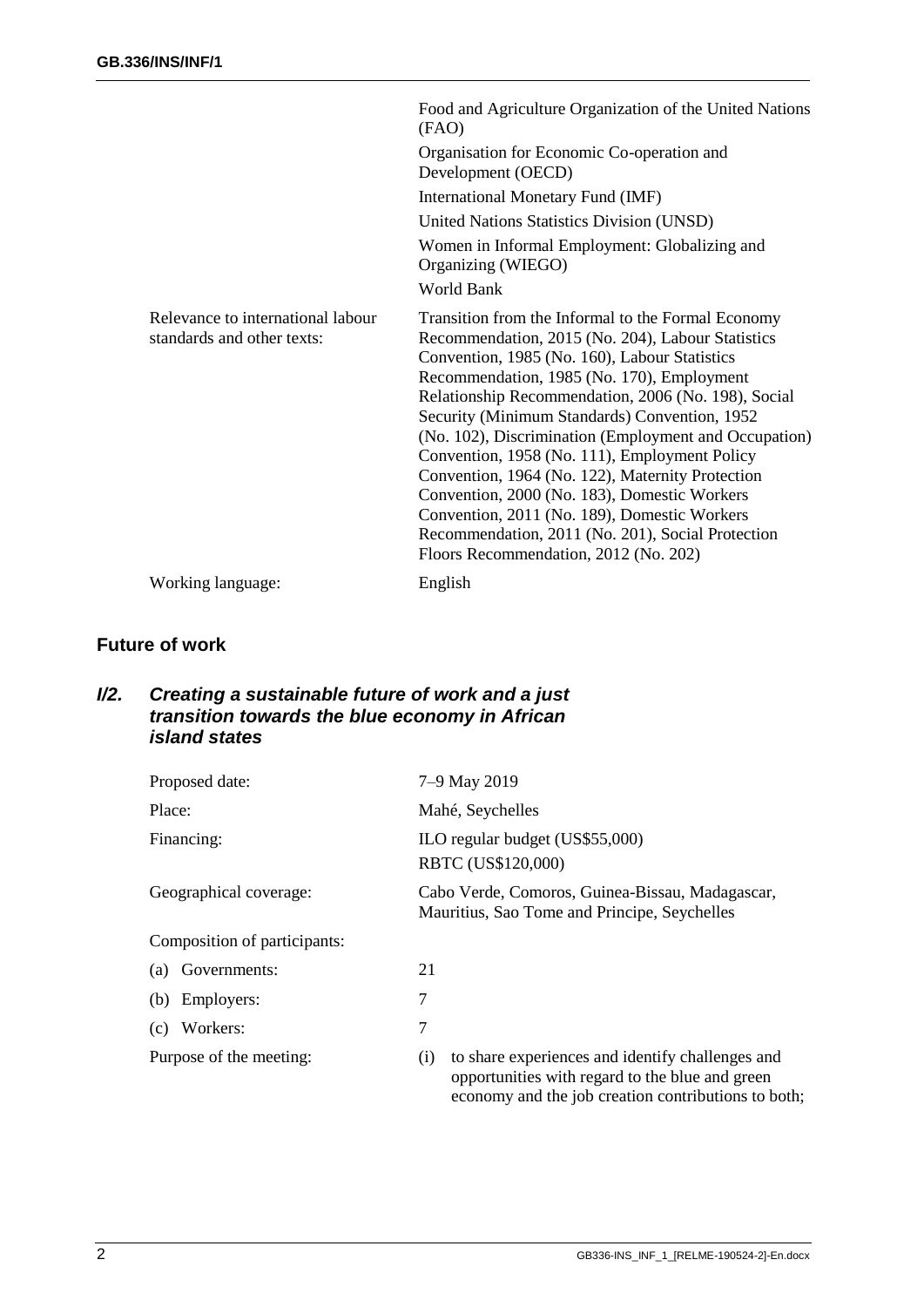|                                                                 | (ii) to explore the common topics as employment<br>intensive investments and the use of local resources,<br>youth employment and digitalization, fair labour<br>migration, transition to the formal economy and<br>tourism:                                                                                                              |
|-----------------------------------------------------------------|------------------------------------------------------------------------------------------------------------------------------------------------------------------------------------------------------------------------------------------------------------------------------------------------------------------------------------------|
|                                                                 | (iii) to elaborate and endorse pathways to tackle<br>challenges in the framework of the future of work<br>and the opportunities of decent jobs provided by the<br>blue economy, green economy, digitalization and<br>tourism as well as provide for the UN Climate<br>Action Summit planned in September 2019; and                       |
|                                                                 | (iv) to provide input for the 14th African Regional<br>Meeting of the International Labour Organization<br>planned in December 2019.                                                                                                                                                                                                     |
| Resource persons:                                               | Youth organizations (Synergie Jeunes, green jobs)<br>International Organization of La Francophonie (OIF)                                                                                                                                                                                                                                 |
| Observers:                                                      | Two representatives from the Indian Ocean Commission<br>One representative from the African Union Commission<br>One representative from the African Island State<br>Secretary                                                                                                                                                            |
| Relevance to international labour<br>standards and other texts: | Private Employment Agencies Convention, 1997<br>(No. 181), Migrant Workers (Supplementary Provisions)<br>Convention, 1975 (No. 143), Transition from the Informal<br>to the Formal Economy Recommendation, 2015<br>(No. 204), Work in Fishing Convention, 2007 (No. 188),<br>Maritime Labour Convention, 2006, as amended (MLC,<br>2006) |
| Working languages:                                              | English, French and Portuguese                                                                                                                                                                                                                                                                                                           |

# <span id="page-4-0"></span>**Employment policy**

#### <span id="page-4-1"></span>*I/3. Subregional workshop on quality apprenticeships in West Africa*

| Proposed date:               | 2–4 April 2019                                        |
|------------------------------|-------------------------------------------------------|
| Place:                       | Abidjan, Côte d'Ivoire                                |
| Financing:                   | Government of Luxemburg (US\$70,000)                  |
| Geographical coverage:       | Benin, Burkina Faso, Côte d'Ivoire, Mali, Niger, Togo |
| Composition of participants: |                                                       |
| (a) Governments:             | 12                                                    |
| (b)<br>Employers:            | 12                                                    |
| Workers:<br>(c)              | 12                                                    |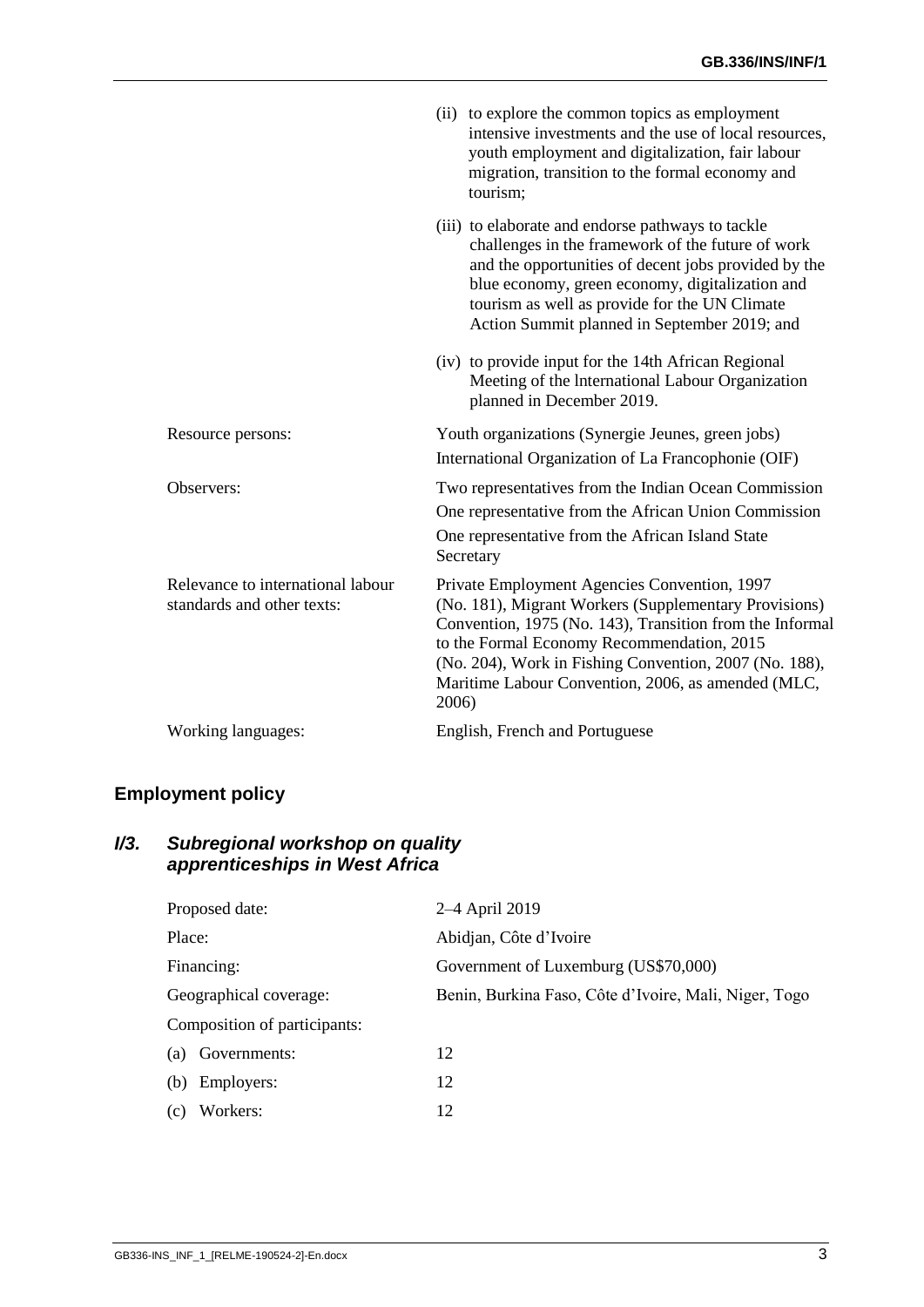| Purpose of the meeting:                                         | to promote knowledge sharing of good practices at<br>(i)<br>the subregional level, as well as build capacity and<br>ownership among participants of the key building<br>blocks of a quality apprenticeship system; and  |
|-----------------------------------------------------------------|-------------------------------------------------------------------------------------------------------------------------------------------------------------------------------------------------------------------------|
|                                                                 | (ii) to address different topics, such as the engagement of<br>the private sector and the improvement of informal<br>apprenticeship, as well as the various challenges and<br>opportunities for quality apprenticeship. |
| Resource person:                                                | <b>External moderator</b>                                                                                                                                                                                               |
| Observers:                                                      | Members of the Global Initiative on Decent Jobs for<br>Youth                                                                                                                                                            |
|                                                                 | United Nations Educational, Scientific and Cultural<br>Organization (UNESCO)                                                                                                                                            |
|                                                                 | <b>International Development Research Centre (IDRC)</b>                                                                                                                                                                 |
|                                                                 | Donor Committee for Dual Vocational Education and<br>Training (DC dVET)                                                                                                                                                 |
|                                                                 | German Agency for International Cooperation (GIZ)                                                                                                                                                                       |
|                                                                 | Swiss Agency for Development and Cooperation (SDC)                                                                                                                                                                      |
|                                                                 | <b>Luxembourg Development Cooperation Agency</b><br>(LuxDev)                                                                                                                                                            |
|                                                                 | International Organization of La Francophonie (OIF)                                                                                                                                                                     |
|                                                                 | New Partnership for Africa's Development (NEPAD)                                                                                                                                                                        |
|                                                                 | Economic Community of West African States<br>(ECOWAS)                                                                                                                                                                   |
|                                                                 | African Development Bank (AfDB)                                                                                                                                                                                         |
| Relevance to international labour<br>standards and other texts: | Human Resources Development Recommendation, 2004<br>(No. 195)                                                                                                                                                           |
| Working language:                                               | French                                                                                                                                                                                                                  |

#### <span id="page-5-0"></span>*I/4. Strengthening the impact on employment of sectoral and trade policies (STRENGTHEN project) – Global knowledge sharing workshop*

| Proposed date:               | 14–15 May 2019                                                                             |
|------------------------------|--------------------------------------------------------------------------------------------|
| Place:                       | Geneva, Switzerland                                                                        |
| Financing:                   | European Union (US\$75,000)                                                                |
| Geographical coverage:       | Benin, Côte d'Ivoire, Ghana, Guatemala, Honduras,<br>Morocco, Myanmar, Philippines, Rwanda |
| Composition of participants: |                                                                                            |
| Governments:<br>(a)          | 9                                                                                          |
| Employers:<br>(b)            | 4                                                                                          |
| Workers:<br>(C)              | 4                                                                                          |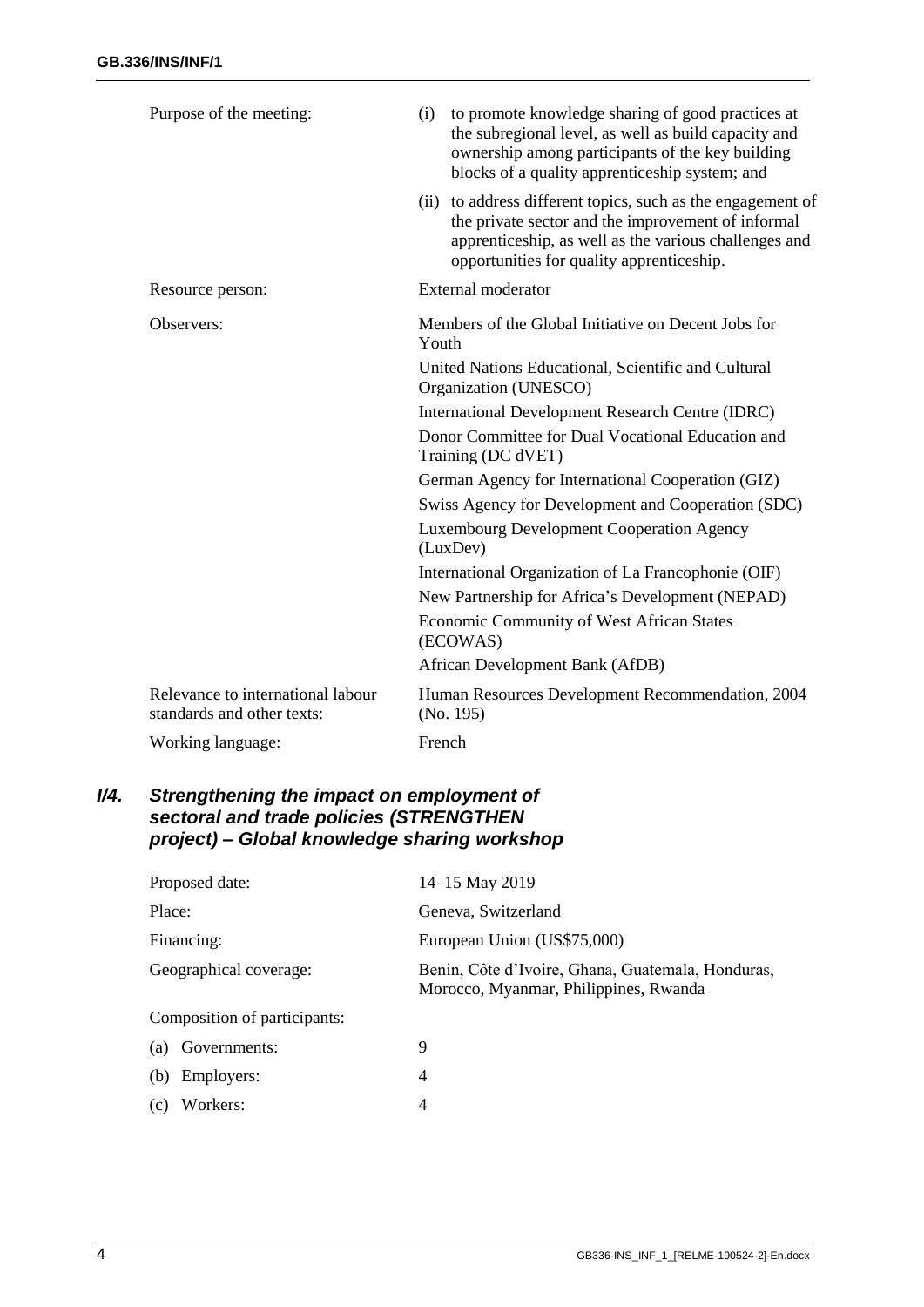| Purpose of the meeting:                                         | To share the technical knowledge and experience gained<br>from the project enhancing sectoral and trade policies for<br>fostering the creation of more and better jobs among<br>project stakeholders, partners and ILO officials. |
|-----------------------------------------------------------------|-----------------------------------------------------------------------------------------------------------------------------------------------------------------------------------------------------------------------------------|
| Resource persons:                                               | Impact evaluation specialist from Canada                                                                                                                                                                                          |
|                                                                 | Value chain specialist from Cote d'Ivoire                                                                                                                                                                                         |
|                                                                 | Central American Institute of fiscal studies in Guatemala                                                                                                                                                                         |
|                                                                 | Macroeconomic modeller from the University of<br>Vermont, United States                                                                                                                                                           |
|                                                                 | Labour economist from the University of Massachusetts,<br><b>United States</b>                                                                                                                                                    |
|                                                                 | Trade specialist from France                                                                                                                                                                                                      |
|                                                                 | <b>Consultant from Switzerland</b>                                                                                                                                                                                                |
|                                                                 | Staff of national statistical agencies and national think<br>tanks                                                                                                                                                                |
| Observers:                                                      | International Organization of Employers (IOE)                                                                                                                                                                                     |
|                                                                 | International Trade Union Confederation (ITUC)                                                                                                                                                                                    |
| Relevance to international labour<br>standards and other texts: | Employment Policy Convention, 1964 (No. 122),<br>Transition from the Informal to the Formal Economy<br>Recommendation, 2015 (No. 204)                                                                                             |
| Working languages:                                              | English, French and Spanish                                                                                                                                                                                                       |

### <span id="page-6-0"></span>*I/5. Eleventh subregional meeting of ministers of labour in the English and Dutch-speaking Caribbean*

| Proposed date:               | 14-15 May 2019                                                                                                                                                                                                                                                                                                                                                                               |
|------------------------------|----------------------------------------------------------------------------------------------------------------------------------------------------------------------------------------------------------------------------------------------------------------------------------------------------------------------------------------------------------------------------------------------|
| Place:                       | Bridgetown, Barbados                                                                                                                                                                                                                                                                                                                                                                         |
| Financing:                   | RBTC (US\$162,352)                                                                                                                                                                                                                                                                                                                                                                           |
| Geographical coverage:       | Antigua and Barbuda, Bahamas, Barbados, Belize,<br>Dominica, Grenada, Guyana, Jamaica, Saint Kitts and<br>Nevis, Saint Lucia, Saint Vincent and the Grenadines,<br>Suriname, Trinidad and Tobago, as well as the following<br>nine non-metropolitan territories: Anguilla, Aruba,<br>Bermuda, British Virgin Islands, Cayman Islands,<br>Curacao, Montserrat, Sint Maarten, Turks and Caicos |
| Composition of participants: |                                                                                                                                                                                                                                                                                                                                                                                              |
| Governments:<br>(a)          | 44                                                                                                                                                                                                                                                                                                                                                                                           |
| Employers:<br>(b)            | 4                                                                                                                                                                                                                                                                                                                                                                                            |
| Workers:<br>(c)              | 4                                                                                                                                                                                                                                                                                                                                                                                            |
| Purpose of the meeting:      | to discuss primarily the report of the Global<br>(i)<br>Commission on the Future of Work "work for a<br>brighter future", with particular focus on topics of                                                                                                                                                                                                                                 |

high relevance to the Caribbean; and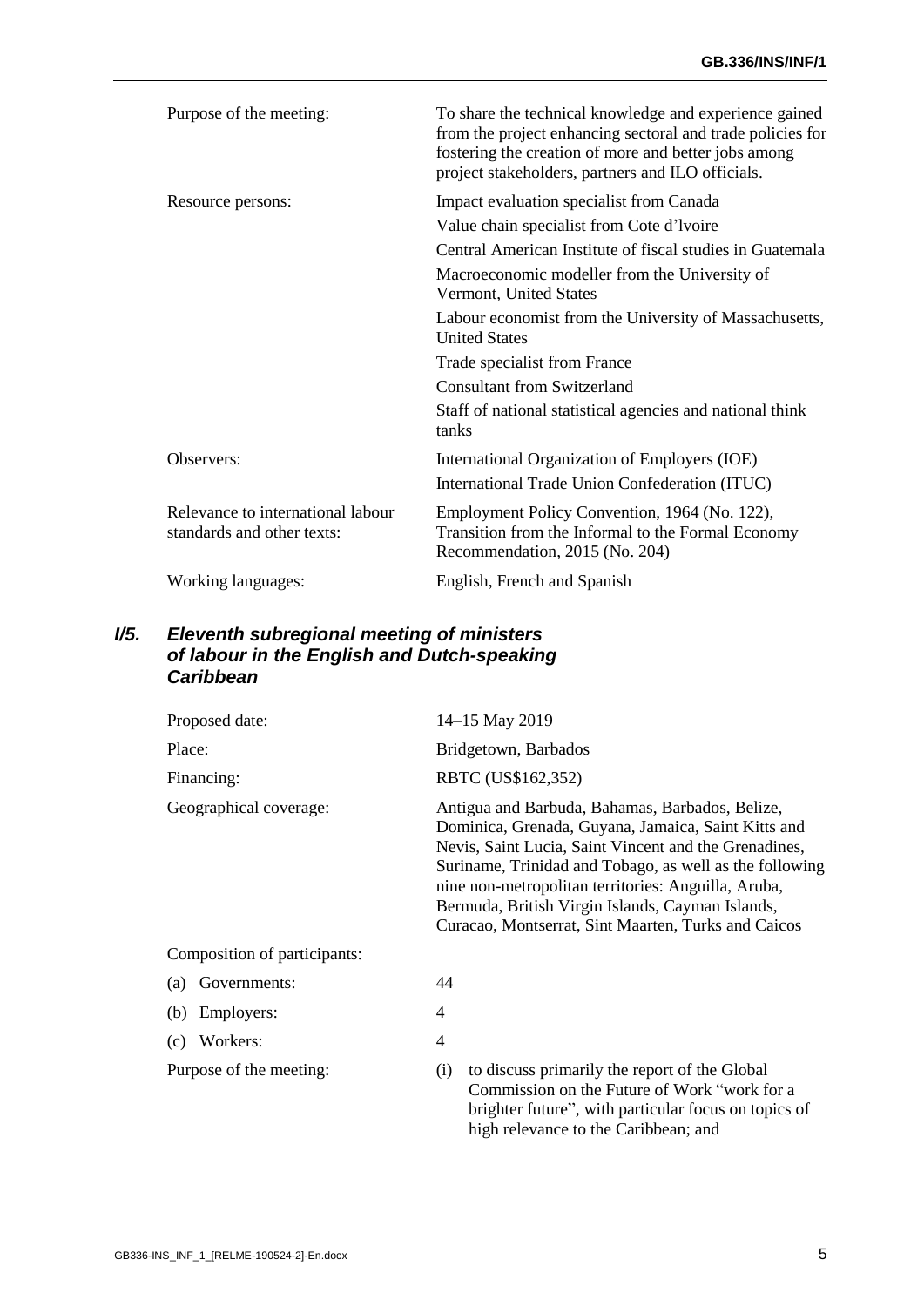|                                                                 | (ii) to provide a forum for the labour ministers to have<br>preparatory discussions on the centenary<br>International Labour Conference taking place in June<br>2019.                                                                                                                                                                                                                                                                                                                                                                                                                                                                                                                                                                                                                                                                                                                                                                           |
|-----------------------------------------------------------------|-------------------------------------------------------------------------------------------------------------------------------------------------------------------------------------------------------------------------------------------------------------------------------------------------------------------------------------------------------------------------------------------------------------------------------------------------------------------------------------------------------------------------------------------------------------------------------------------------------------------------------------------------------------------------------------------------------------------------------------------------------------------------------------------------------------------------------------------------------------------------------------------------------------------------------------------------|
| Resource person:                                                | One consultant                                                                                                                                                                                                                                                                                                                                                                                                                                                                                                                                                                                                                                                                                                                                                                                                                                                                                                                                  |
| Observers:                                                      | Caribbean Community (CARICOM)<br>Organisation of Eastern Caribbean States (OECS)<br>Association of Caribbean States (ACS)<br>Caribbean Development Bank (CDB)                                                                                                                                                                                                                                                                                                                                                                                                                                                                                                                                                                                                                                                                                                                                                                                   |
| Relevance to international labour<br>standards and other texts: | <b>ILO fundamental Conventions: Forced Labour</b><br>Convention, 1930 (No. 29), Freedom of Association and<br>Protection of the Right to Organise Convention, 1948<br>(No. 87), Right to Organise and Collective Bargaining<br>Convention, 1949 (No. 98), Equal Remuneration<br>Convention, 1951 (No. 100), Abolition of Forced Labour<br>Convention, 1957 (No. 105), Discrimination<br>(Employment and Occupation) Convention, 1958<br>(No. 111), and Minimum Age Convention, 1973<br>(No. 138)<br>ILO priority Conventions: Labour Inspection Convention,<br>1947 (No. 81), Employment Policy Convention, 1964<br>(No. 122), Labour Inspection (Agriculture) Convention,<br>1969 (No. 129), Tripartite Consultation (International<br>Labour Standards) Convention, 1976 (No. 144), Social<br>Security (Minimum Standards) Convention, 1952<br>(No. 102), Employment Relationship Recommendation,<br>2006 (No. 198), Social Protection Floors |
|                                                                 | Recommendation, 2012 (No. 202), Transition from the<br>Informal to the Formal Economy Recommendation, 2015<br>(No. 204), Employment and Decent Work for Peace and<br>Resilience Recommendation, 2017 (No. 205)                                                                                                                                                                                                                                                                                                                                                                                                                                                                                                                                                                                                                                                                                                                                  |
| Working language:                                               | English                                                                                                                                                                                                                                                                                                                                                                                                                                                                                                                                                                                                                                                                                                                                                                                                                                                                                                                                         |

#### <span id="page-7-0"></span>*I/6. Subregional forum on the transition to formal economy and the promotion of decent work*

| Proposed date:               | 20–24 May 2019                                                                 |
|------------------------------|--------------------------------------------------------------------------------|
| Place:                       | Hammamet, Tunisia                                                              |
| Financing:                   | Government of France (US\$75,000)                                              |
| Geographical coverage:       | Burkina Faso, Côte d'Ivoire, Madagascar, Mauritania,<br>Morocco, Togo, Tunisia |
| Composition of participants: |                                                                                |
| Governments:<br>(a)          | 22                                                                             |
| Employers:<br>(b)            | 10                                                                             |
| Workers:<br>(c)              | 10                                                                             |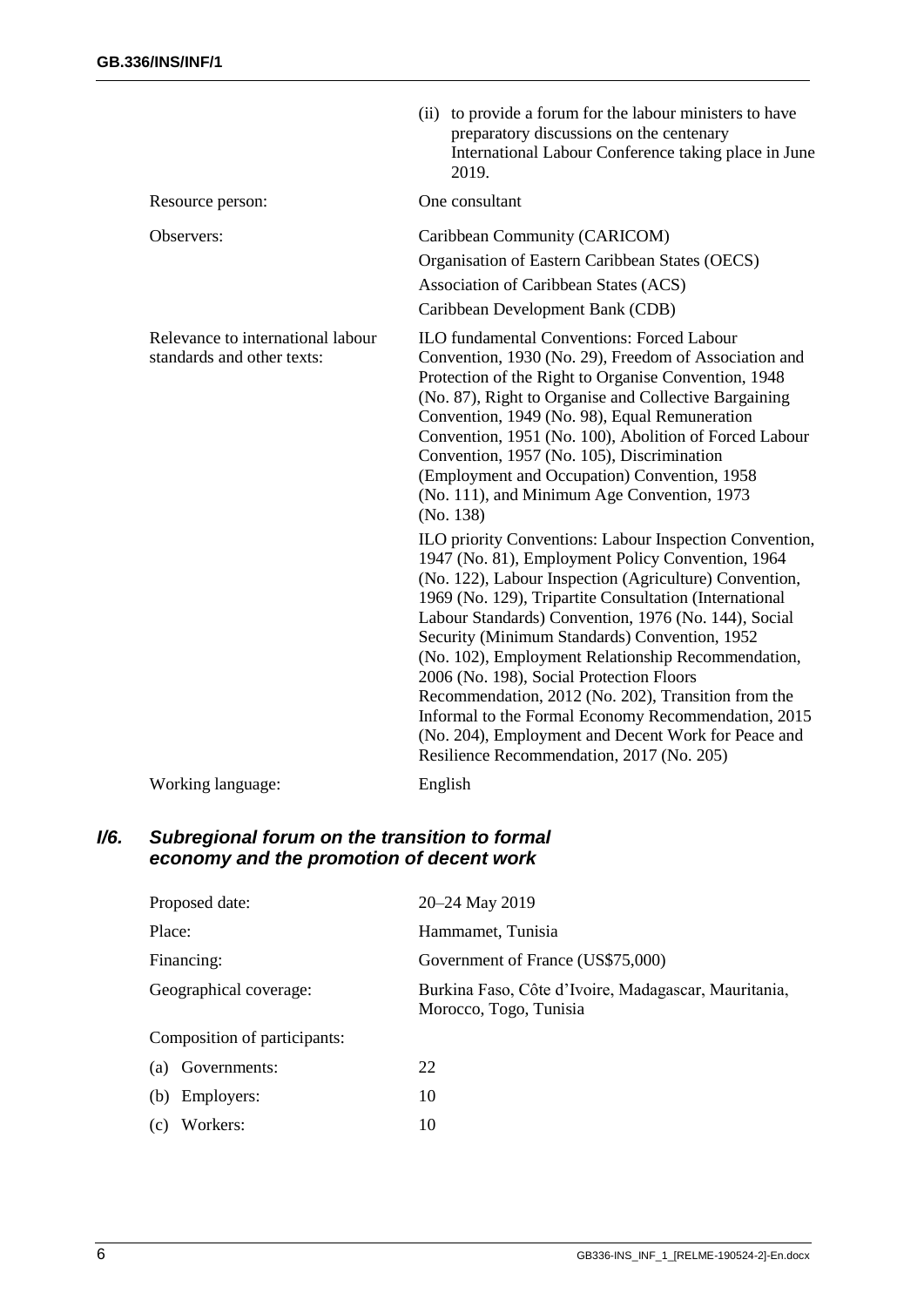| Purpose of the meeting:                                         | (i)    | to make use of Recommendation No. 204 on the<br>transition from the informal to the formal economy<br>with constituents present at the Forum to define its<br>potential application at the national level in the<br>different selected areas in view of the issue of<br>coordination of these measures as part of an<br>integrated strategy;                                      |
|-----------------------------------------------------------------|--------|-----------------------------------------------------------------------------------------------------------------------------------------------------------------------------------------------------------------------------------------------------------------------------------------------------------------------------------------------------------------------------------|
|                                                                 |        | (ii) to evaluate the policies and measures of<br>formalization in Africa and, in particular, in the<br>countries represented and share experiences between<br>the constituents on innovative approaches and<br>instruments related to the formalization of the<br>informal economy, implemented by governments, the<br>social partners and the development partners in<br>Africa; |
|                                                                 |        | (iii) to look into the current national experiences or draft<br>policies being adopted and get the views and advice<br>of specialists of other countries of the region and<br>international experts; and                                                                                                                                                                          |
|                                                                 |        | (iv) to outline the prospects for action envisaged at the<br>national level for the formulation of integrated or<br>specific formalization, including implementation<br>strategies that will be carried out with the technical<br>assistance of the ILO.                                                                                                                          |
| Resource persons:                                               |        | Two consultants                                                                                                                                                                                                                                                                                                                                                                   |
| Observers:                                                      |        | Tripartite delegation from France as donor country                                                                                                                                                                                                                                                                                                                                |
| Relevance to international labour<br>standards and other texts: |        | Transition from the Informal to the Formal Economy<br>Recommendation, 2015 (No. 204)                                                                                                                                                                                                                                                                                              |
| Working language:                                               | French |                                                                                                                                                                                                                                                                                                                                                                                   |

#### <span id="page-8-0"></span>*I/7. Interregional meeting on boosting skills for just transition and the Future of Work*

| Proposed date:               | 6 June 2019                                                                                         |  |  |
|------------------------------|-----------------------------------------------------------------------------------------------------|--|--|
| Place:                       | Geneva, Switzerland                                                                                 |  |  |
| Financing:                   | Government of Sweden (US\$30,000)                                                                   |  |  |
|                              | Government of France (US\$56,029)                                                                   |  |  |
|                              | The European Centre for the Development of Vocational<br>Training (US\$6,000)                       |  |  |
| Geographical coverage:       | Barbados, Brazil, China, Costa Rica, Ghana, India,<br>Mauritius, Philippines, Senegal, South Africa |  |  |
| Composition of participants: |                                                                                                     |  |  |
| Governments:<br>(a)          | 10                                                                                                  |  |  |
| Employers:<br>(b)            | 10                                                                                                  |  |  |
| Workers:<br>(c)              | 10                                                                                                  |  |  |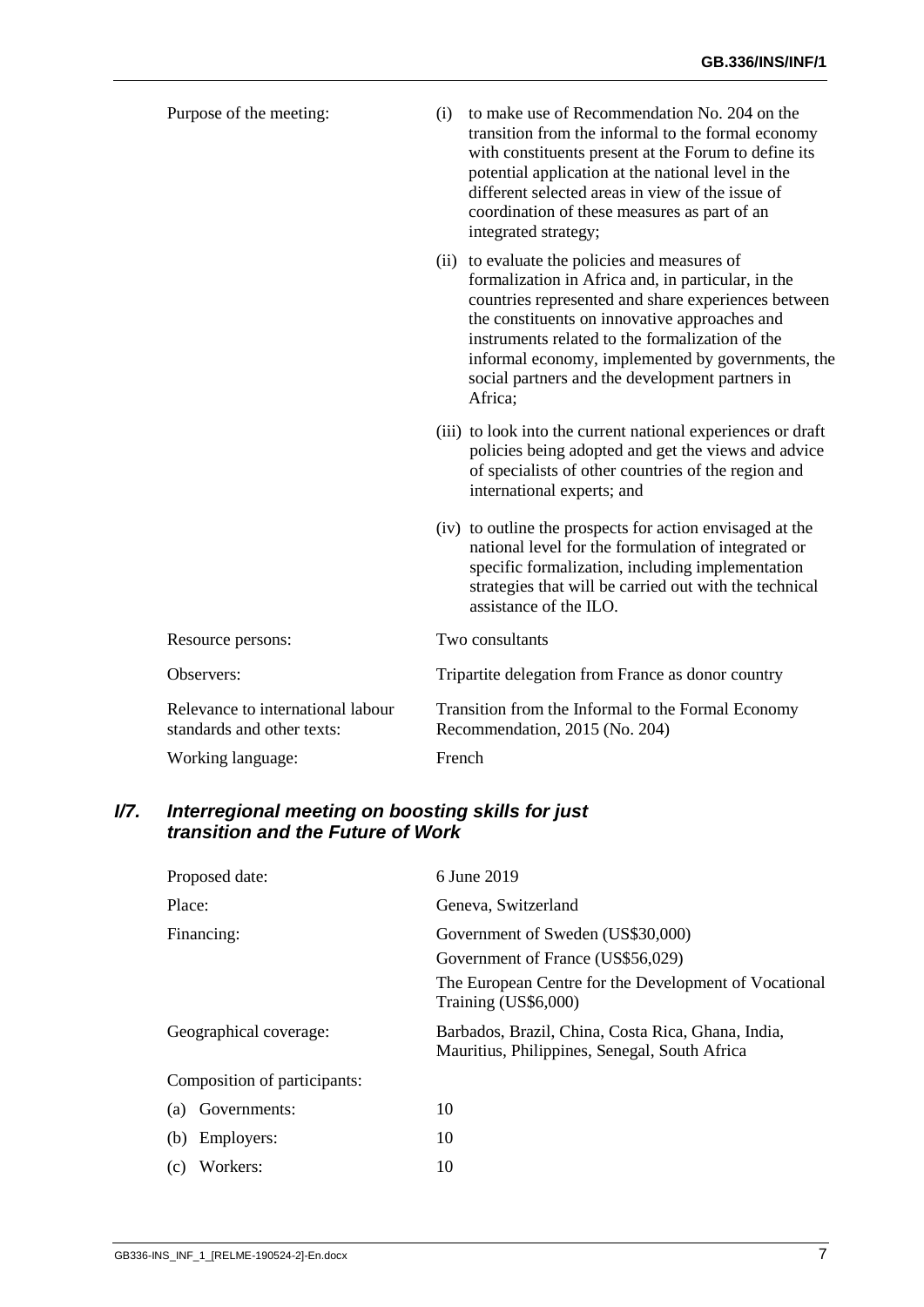| Purpose of the meeting:                                         | to discuss key findings on current and future<br>(i)<br>occupational needs and skills gaps in the context of<br>the Future of Work, green technological changes and<br>climate action; recognizing environmental challenges<br>and finding effective skills response strategies<br>lessons learned and good practices;                         |
|-----------------------------------------------------------------|------------------------------------------------------------------------------------------------------------------------------------------------------------------------------------------------------------------------------------------------------------------------------------------------------------------------------------------------|
|                                                                 | (ii) to suggest policy recommendations and systemic<br>solutions for social dialogue and effective and<br>inclusive skills-development strategies for a just<br>transition for all; and                                                                                                                                                        |
|                                                                 | (iii) to discuss potential international collaboration on the<br>just transition to achieve SDG8.                                                                                                                                                                                                                                              |
| Resource persons:                                               | Two representatives (France and Germany) from the<br>European Centre for the Development of Vocational<br>Training (CEDEFOP)                                                                                                                                                                                                                   |
|                                                                 | Organisation for Economic Co-operation and<br>Development (OECD)                                                                                                                                                                                                                                                                               |
|                                                                 | International Renewable Energy Agency (IRENA)                                                                                                                                                                                                                                                                                                  |
|                                                                 | Food and Agriculture Organization of the United Nations<br>(FAO)                                                                                                                                                                                                                                                                               |
|                                                                 | Green Building Council (GBC)                                                                                                                                                                                                                                                                                                                   |
| Observers:                                                      | Development agencies and UN agencies to be invited to<br>attend the opening ceremony on 6 June                                                                                                                                                                                                                                                 |
| Relevance to international labour<br>standards and other texts: | Right to Organise and Collective Bargaining Convention,<br>1949 (No. 98), Employment Policy Convention, 1964<br>(No. 122), Human Resources Development Convention,<br>1975 (No. 142), Human Resources Development<br>Recommendation, 2004 (No. 195), Tripartite Consultation<br>(International Labour Standards) Convention, 1976<br>(No. 144) |
|                                                                 | ILO Guidelines for a just transition towards<br>environmentally sustainable economies and societies for<br><i>all</i> (2015)                                                                                                                                                                                                                   |
| Working languages:                                              | English, French and Spanish                                                                                                                                                                                                                                                                                                                    |

#### <span id="page-9-0"></span>*I/8. Subregional meeting on partnerships for youth employment in the Commonwealth of Independent States (YEP CIS) – Phase II*

| Proposed date:         | 2–5 July 2019                                                                                                                                                                                                                             |
|------------------------|-------------------------------------------------------------------------------------------------------------------------------------------------------------------------------------------------------------------------------------------|
| Place:                 | Kazan, Russian Federation                                                                                                                                                                                                                 |
| Financing:             | LUKOIL (US\$116,060)                                                                                                                                                                                                                      |
| Geographical coverage: | Armenia, Azerbaijan, Belarus, Georgia, Kazakhstan,<br>Kyrgyzstan, Russian Federation, Tajikistan,<br>Turkmenistan, Uzbekistan, as well as BRICS countries:<br>Brazil, Russian Federation (host country), India, China<br>and South Africa |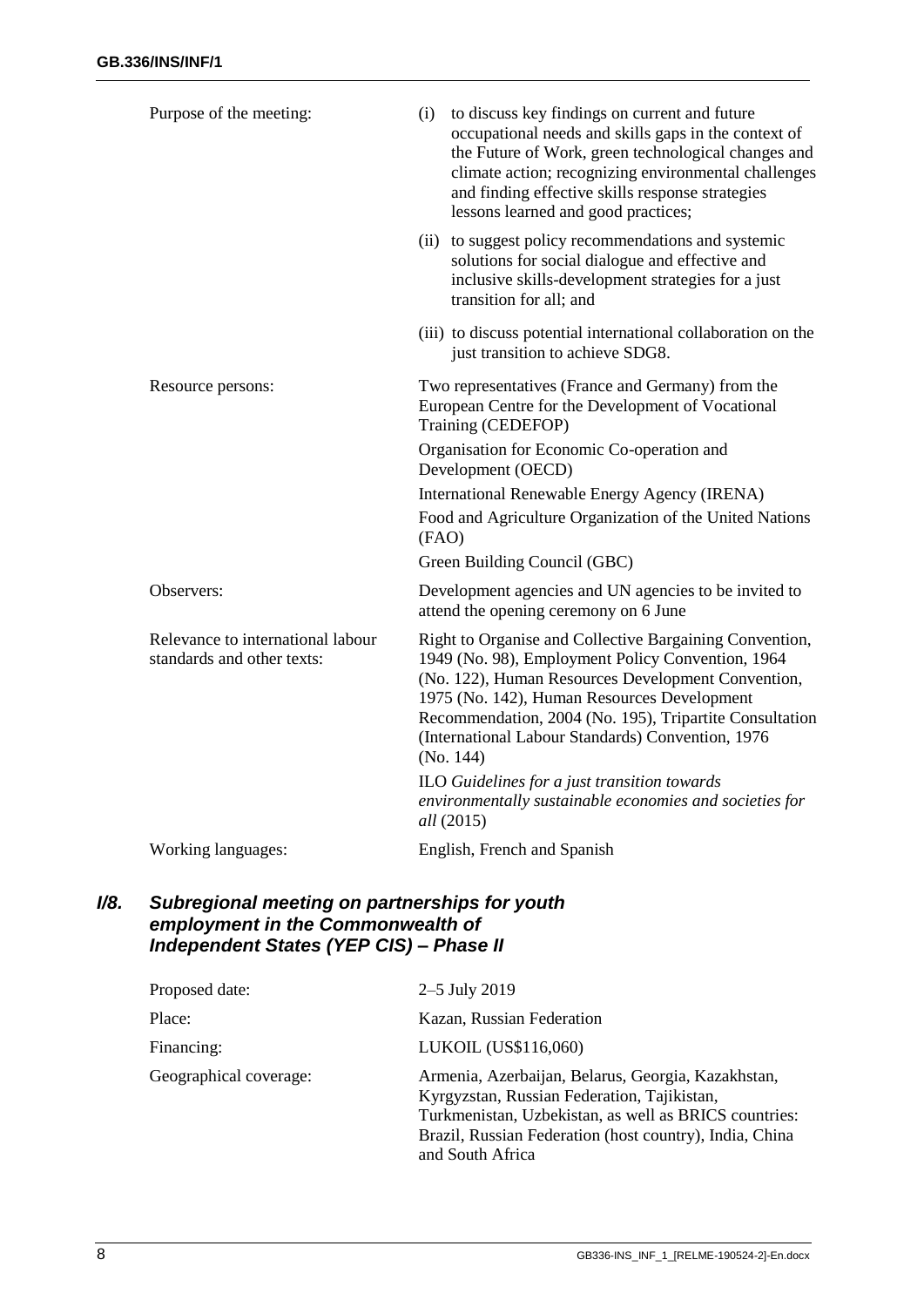#### Composition of participants:

- (a) Governments: 30
- (b) Employers: 10
- (c) Workers: 10
- 
- Purpose of the meeting: (i) to reinforce youth employment policies and approaches on the ground which will help the beneficiaries (young women and men) to have more opportunities to move away from unemployment, underemployment, informal employment, low-quality and temporary jobs;
	- (ii) to improve policy mix that would ultimately benefit young men and women in terms of both quantity and quality of the jobs they have access to;
	- (iii) to further develop the already existing framework for regional cooperation and knowledge sharing on youth employment across the ten countries of the subregion, and improved effectiveness of policies and programmes for youth employment in Azerbaijan, Kazakhstan, the Russian Federation and Uzbekistan and at the level of three regions within the Russian Federation; and
	- (iv) to increase knowledge of the tripartite constituents on employment related policymaking, and target programmes and services for youth, as well as improve capacities of key stakeholders in the field of youth employment promotion through sharing the best practices from inside the subregion and outside the subregion through ILO field offices, officials and international experts aimed at better understanding on what works for youth employment.
- Resource persons: Two LUKOIL representatives Observers: Ministry of Family, Labour and Social Protection of the Republic of Bashkortostan in the Russian Federation Relevance to international labour standards and other texts: Forced Labour Convention, 1930 (No. 29), Freedom of Association and Protection of the Right to Organise Convention, 1948 (No. 87), Right to Organise and Collective Bargaining Convention, 1949 (No. 98), Equal Remuneration Convention, 1951 (No. 100), Discrimination (Employment and Occupation) Convention, 1958 (No. 111), Minimum Age Convention, 1973 (No. 138), Worst Forms of Child Labour Convention, 1999 (No. 182), Abolition of Forced Labour Convention, 1957 (No. 105) Working languages: English and Russian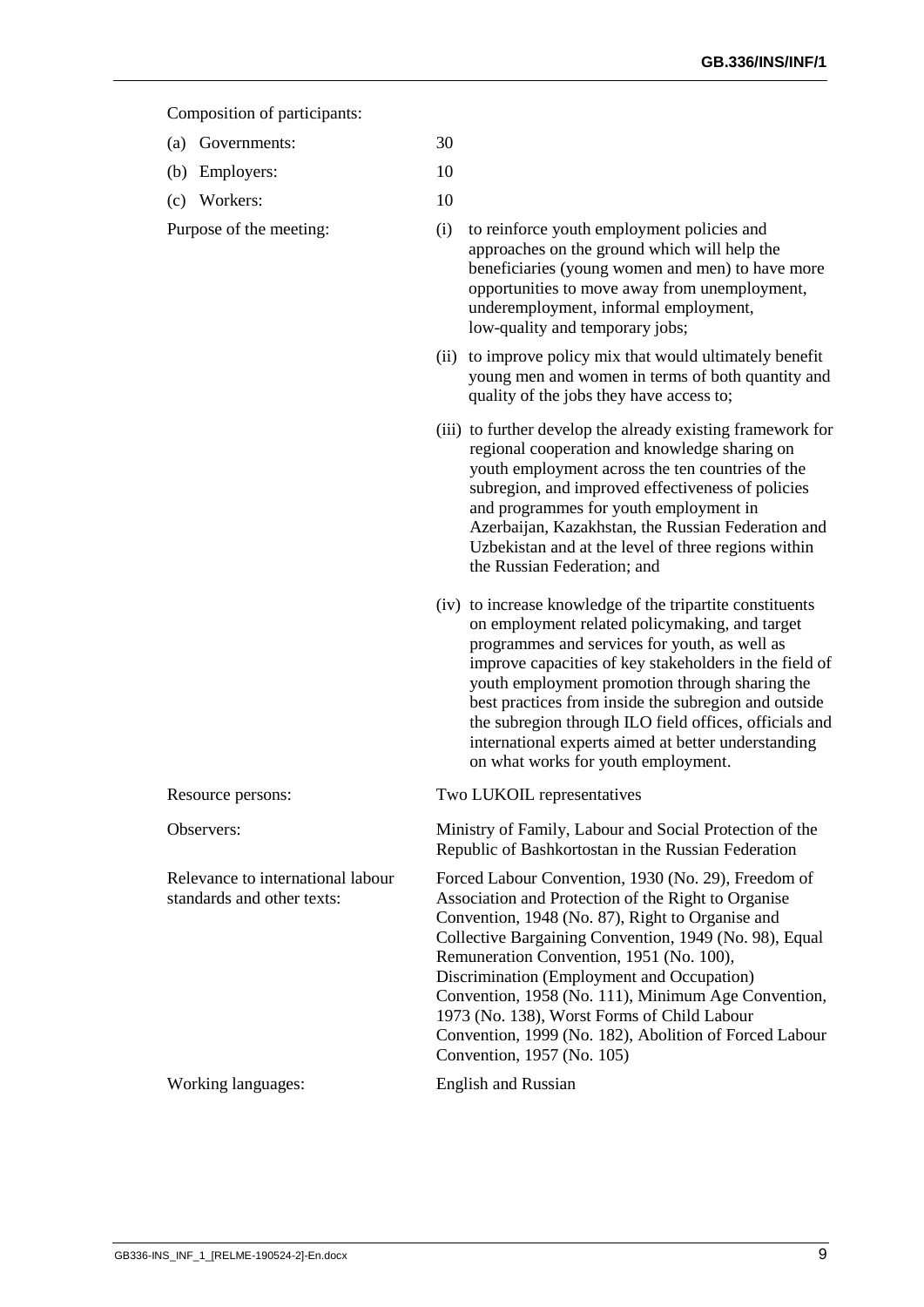## <span id="page-11-0"></span>**Governance and tripartism**

## <span id="page-11-1"></span>*I/9. Interregional meeting on Alliance 8.7 Action Group on Supply Chains*

| Proposed date:               | 14-15 May 2019                                                                                                                                                                                                                                                                                            |
|------------------------------|-----------------------------------------------------------------------------------------------------------------------------------------------------------------------------------------------------------------------------------------------------------------------------------------------------------|
| Place:                       | Abidjan, Côte d'Ivoire                                                                                                                                                                                                                                                                                    |
| Financing:                   | Government of the Netherlands (US\$120,000)                                                                                                                                                                                                                                                               |
|                              | Government of France (US\$20,000)                                                                                                                                                                                                                                                                         |
| Geographical coverage:       | Argentina, Australia, Canada, Chile, Côte d'Ivoire,<br>Democratic Republic of the Congo, Egypt, Ethiopia,<br>France, Germany, Ghana, Indonesia, Madagascar,<br>Malawi, Mali, Mexico, Nepal, Netherlands, Nigeria, Peru,<br>Spain, Sri Lanka, Thailand, Uganda, United Kingdom,<br>United States, Viet Nam |
| Composition of participants: |                                                                                                                                                                                                                                                                                                           |
| Governments:<br>(a)          | 27                                                                                                                                                                                                                                                                                                        |
| Employers:<br>(b)            | 27                                                                                                                                                                                                                                                                                                        |
| Workers:<br>(c)              | 27                                                                                                                                                                                                                                                                                                        |
| Purpose of the meeting:      | to review progress on the implementation of the<br>(i)<br>2018–19 work plan and identify common priorities<br>for 2020-21;                                                                                                                                                                                |
|                              | (ii) to provide an update on the Global Report on Supply<br>Chains (follow up to the G20 Declaration) and a<br>platform for constituents to give feedback; and                                                                                                                                            |
|                              | (iii) to share knowledge on how to eradicate child labour<br>and forced labour in the lowest tiers of the supply<br>chain including the launching of partnership(s) on<br>the elimination of child labour and forced labour in<br>supply chains in Africa.                                                |
| Observers:                   | Members of the Alliance 8.7 Action Group on Supply<br>Chains                                                                                                                                                                                                                                              |
|                              | International Trade Union Confederation (ITUC)                                                                                                                                                                                                                                                            |
|                              | International Organisation of Employers (IOE)                                                                                                                                                                                                                                                             |
|                              | <b>Global Union Federations</b>                                                                                                                                                                                                                                                                           |
|                              | International Trade Union Confederation (ITUC-Africa)                                                                                                                                                                                                                                                     |
|                              | <b>Business Africa</b>                                                                                                                                                                                                                                                                                    |
|                              | Organization of African Trade Union Unity (OATUU)<br><b>African Union</b>                                                                                                                                                                                                                                 |
|                              | Office of the United Nations High Commissioner for<br>Human Rights (OHCHR)                                                                                                                                                                                                                                |
|                              | Organisation for Economic Co-operation and<br>Development (OECD)                                                                                                                                                                                                                                          |
|                              | Organization for Security and Cooperation in Europe<br>(OSCE)                                                                                                                                                                                                                                             |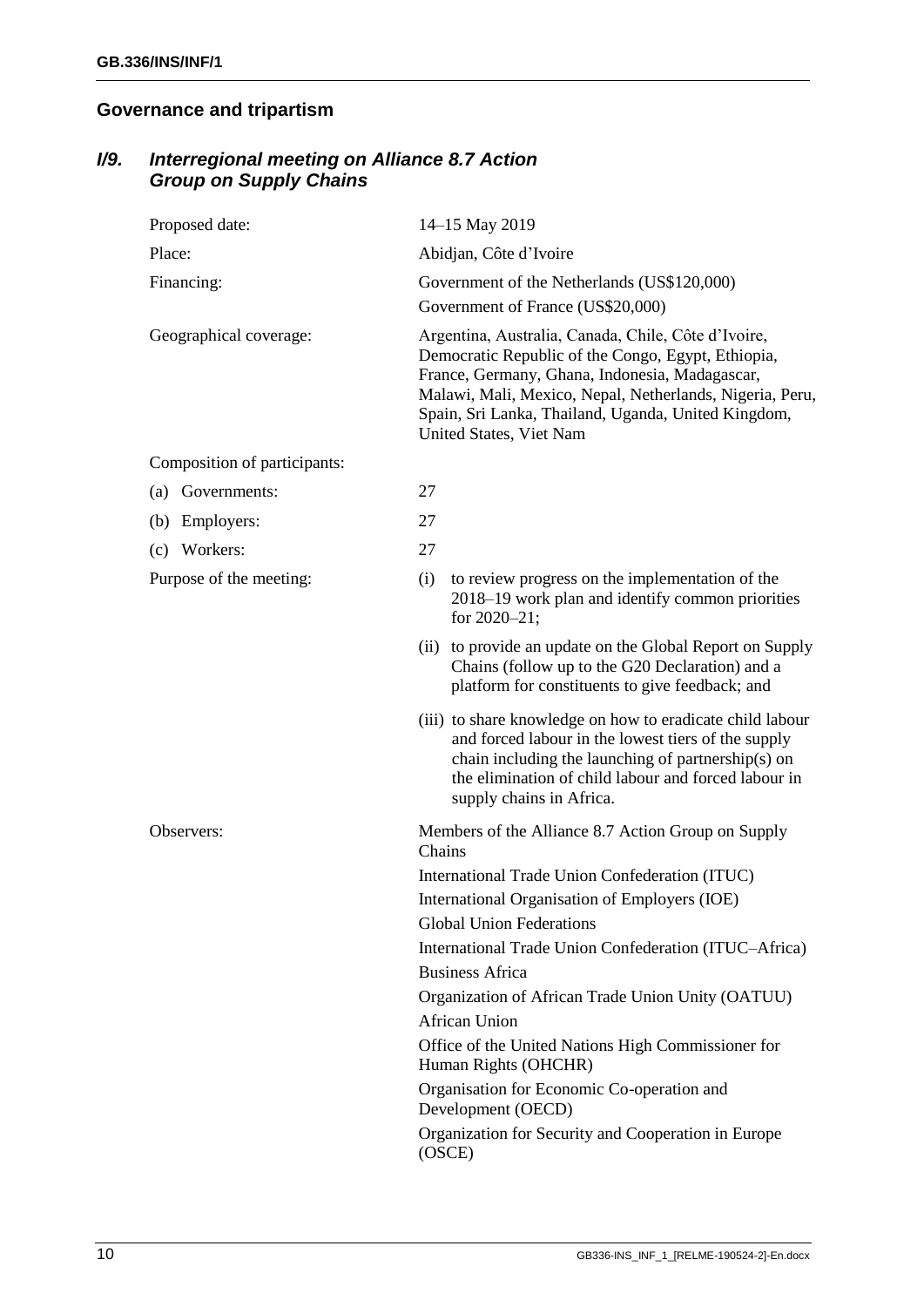|                                                                 | Food and Agriculture Organization of the United Nations<br>(FAO)                                                                                                                                        |
|-----------------------------------------------------------------|---------------------------------------------------------------------------------------------------------------------------------------------------------------------------------------------------------|
|                                                                 | United Nations Children's Fund (UNICEF)                                                                                                                                                                 |
|                                                                 | International Organization for Migration (IOM)                                                                                                                                                          |
|                                                                 | <b>UN Global Compact</b>                                                                                                                                                                                |
|                                                                 | Institute for Human Rights and Business                                                                                                                                                                 |
|                                                                 | Global Fund to End Modern Slavery                                                                                                                                                                       |
|                                                                 | Global Business Coalition Against Human Trafficking<br>(GBCAT)                                                                                                                                          |
|                                                                 | Anti-slavery International                                                                                                                                                                              |
|                                                                 | Oxfam                                                                                                                                                                                                   |
|                                                                 | <b>Ethical Trading Initiative</b>                                                                                                                                                                       |
|                                                                 | <b>Fair Labour Association</b>                                                                                                                                                                          |
|                                                                 | <b>Business for Social Responsibility</b>                                                                                                                                                               |
|                                                                 | <b>Consumer Goods Forum</b>                                                                                                                                                                             |
|                                                                 | <b>ASEAN CSR Network</b>                                                                                                                                                                                |
|                                                                 | <b>Humanity United</b>                                                                                                                                                                                  |
|                                                                 | <b>Bali Process</b>                                                                                                                                                                                     |
|                                                                 | The Mekong Club                                                                                                                                                                                         |
|                                                                 | The Freedom Fund                                                                                                                                                                                        |
| Relevance to international labour<br>standards and other texts: | Minimum Age Convention, 1973 (No. 138), Worst Forms<br>of Child Labour Convention, 1999 (No. 182), Abolition<br>of Forced Labour Convention, 1957 (No. 105), Forced<br>Labour Convention, 1930 (No. 29) |
| Working languages:                                              | English, French and Spanish                                                                                                                                                                             |
|                                                                 |                                                                                                                                                                                                         |

#### <span id="page-12-0"></span>*I/10. Enhancing the effectiveness, impact and inclusiveness of national social dialogue institutions (NSDIs)*

| Proposed date:               | 2 July 2019                                                         |
|------------------------------|---------------------------------------------------------------------|
| Place:                       | Rome, Italy                                                         |
| Financing:                   | ILO regular budget (US\$22,000)<br>Government of Italy (US\$10,000) |
| Geographical coverage:       | France, Ireland, Italy, Portugal, Slovenia                          |
| Composition of participants: |                                                                     |
| Governments:<br>(a)          | 5                                                                   |
| Employers:<br>(b)            | 5                                                                   |
| Workers:<br>(c)              | 5                                                                   |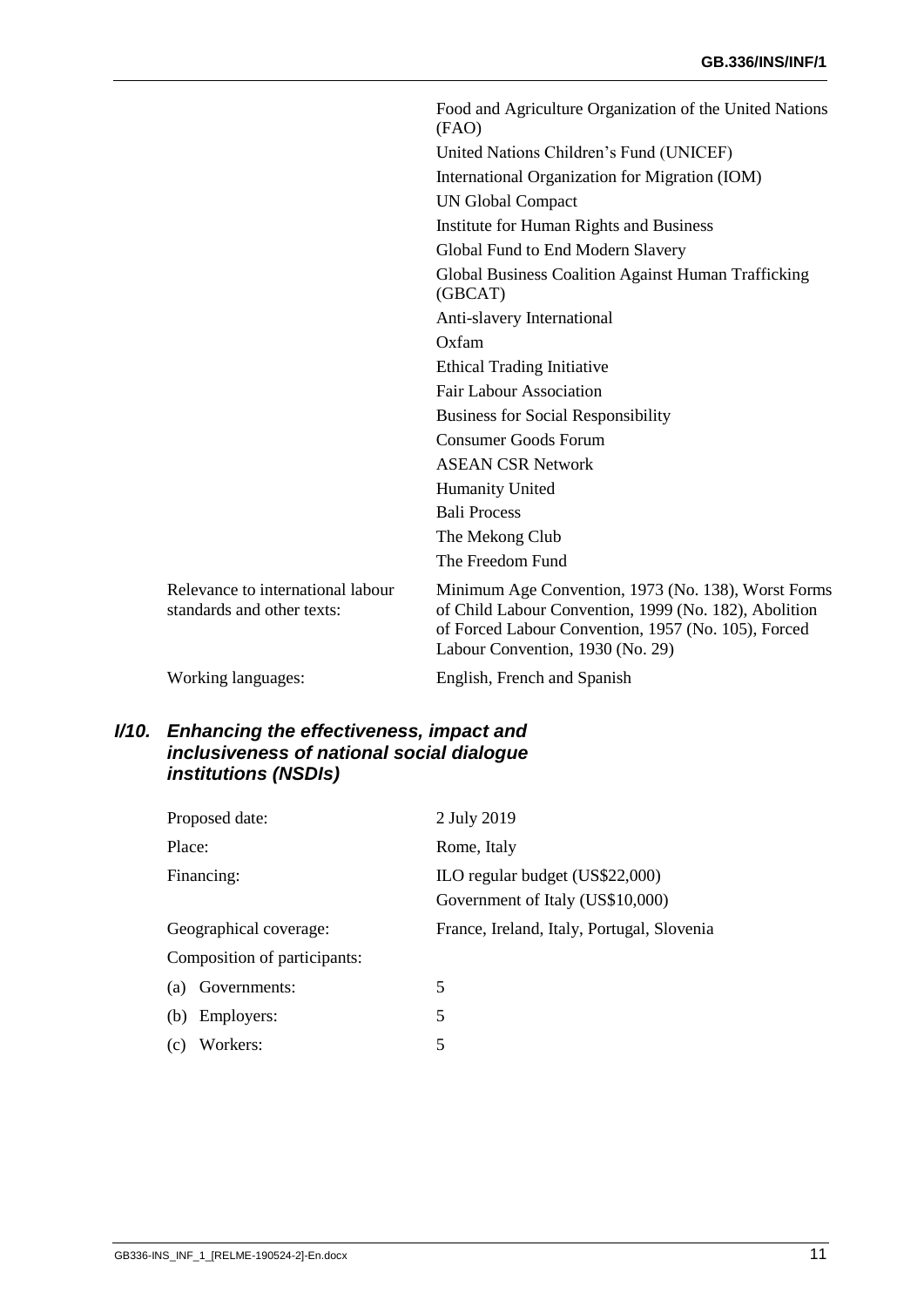| Purpose of the meeting:                                         | to bring together representatives of NSDIs from<br>(i)<br>France, Ireland, Italy, Portugal and Slovenia and<br>offer them an opportunity to share experiences and<br>good practice on how to enhance the effectiveness<br>and inclusiveness of their institutions in the current<br>context of rapid and deep change affecting the world<br>of work; and |
|-----------------------------------------------------------------|----------------------------------------------------------------------------------------------------------------------------------------------------------------------------------------------------------------------------------------------------------------------------------------------------------------------------------------------------------|
|                                                                 | (ii) to help tripartite constituents from Italy in their<br>ongoing reflection on how to reposition the National<br>Economic and Labour Council (CNEL), as<br>governance institution, in policymaking.                                                                                                                                                   |
| Resource persons:                                               | Secretary-General of the International Association of<br>Economic and Social Councils and Similar Institutions<br>(AICESIS)                                                                                                                                                                                                                              |
| Observers:                                                      | Staff and members of the National Council for Economics<br>and Labour (CNEL)                                                                                                                                                                                                                                                                             |
| Relevance to international labour<br>standards and other texts: | Tripartite Consultation (International Labour Standards)<br>Convention, 1976 (No. 144), Tripartite Consultation<br>(Activities of the International Labour Organisation)<br>Recommendation, 1976 (No. 152), Consultation<br>(Industrial and National Levels) Recommendation, 1960<br>(No. 113)                                                           |
| Working languages:                                              | English, French and Italian                                                                                                                                                                                                                                                                                                                              |

#### <span id="page-13-0"></span>*I/11. ECOWAS tripartite social dialogue forum: Strengthening social dialogue for the promotion of decent work in the ECOWAS region*

|        | Proposed date:               | 15-19 July 2019                                                                                                                                                    |
|--------|------------------------------|--------------------------------------------------------------------------------------------------------------------------------------------------------------------|
| Place: |                              | Abuja, Nigeria                                                                                                                                                     |
|        | Financing:                   | ECOWAS secretariat (US\$111,752)<br>European Union (US\$51,330)<br>RBTC (US\$45,000)                                                                               |
|        | Geographical coverage:       | Benin, Burkina Faso, Cabo Verde, Côte d'Ivoire, Gambia,<br>Ghana, Guinea, Guinea-Bissau, Liberia, Mali, Mauritania,<br>Niger, Nigeria, Senegal, Sierra Leone, Togo |
|        | Composition of participants: |                                                                                                                                                                    |
|        | (a) Governments:             | 16                                                                                                                                                                 |
|        | (b) Employers:               | 16                                                                                                                                                                 |
|        | (c) Workers:                 | 16                                                                                                                                                                 |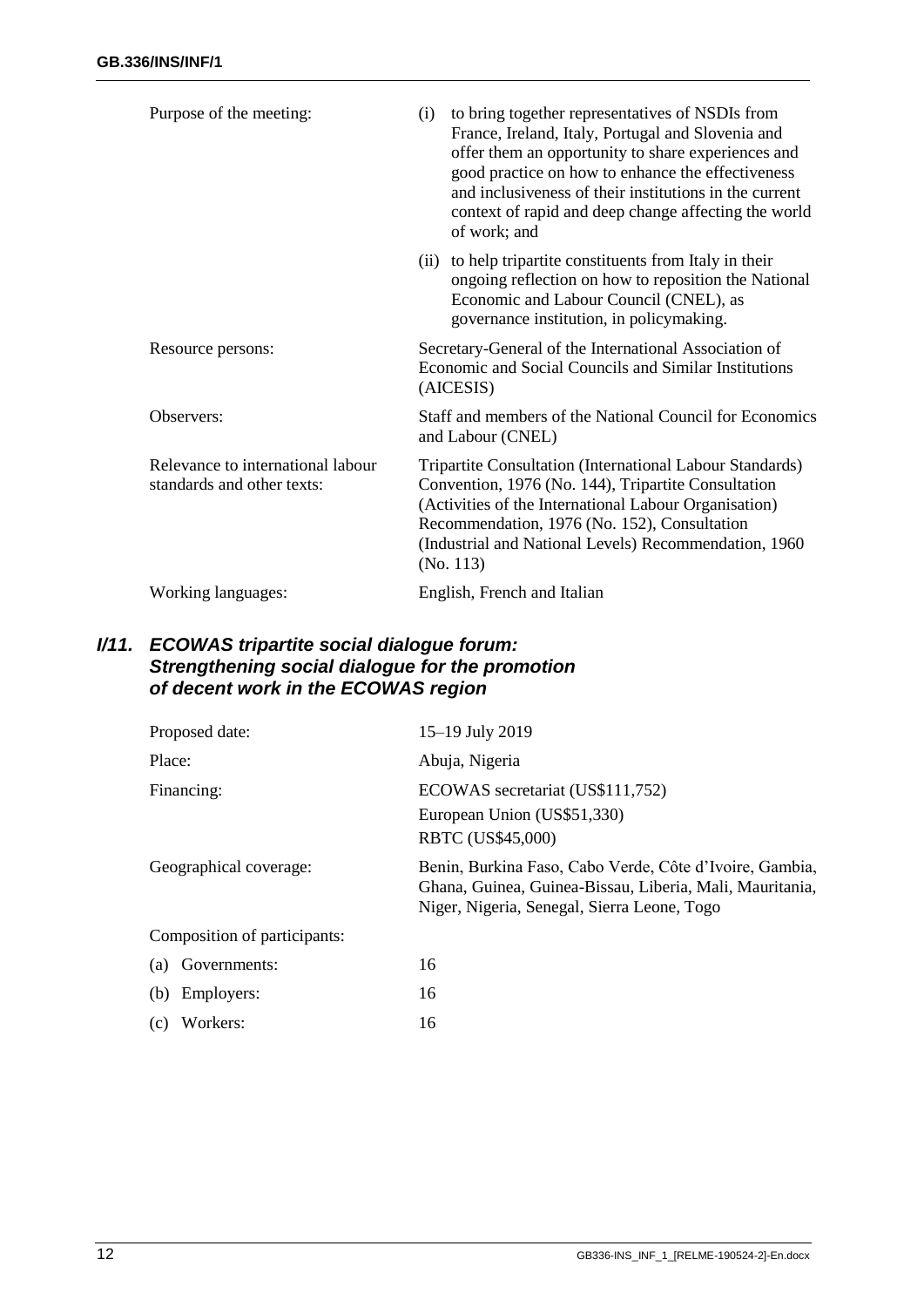| Purpose of the meeting: | to strengthen the collaboration between ECOWAS<br>(i)<br>and ministries in charge of labour and employment;                                                                                                                                                                                                                                                            |
|-------------------------|------------------------------------------------------------------------------------------------------------------------------------------------------------------------------------------------------------------------------------------------------------------------------------------------------------------------------------------------------------------------|
|                         | (ii) to review, validate and adopt key ECOWAS<br>documents on labour and employment social policy,<br>new strategic action plan, draft directive on<br>harmonization of labour laws in the ECOWAS<br>region, memorandum for discussion on restructuring<br>of the ECOWAS Tripartite Social Dialogue Forum,<br>and the ECOWAS Decent Work Regional<br>Programme (DWRP); |
|                         | (iii) to build consensus on topical labour issues and share<br>best practices on labour and employment issues<br>across the ECOWAS region; and                                                                                                                                                                                                                         |
|                         | (iv) to adopt the recommendations from the working<br>groups on labour migration and social protection.                                                                                                                                                                                                                                                                |
| Resource persons:       | Two representatives from ECOWAS                                                                                                                                                                                                                                                                                                                                        |
|                         | Two consultants                                                                                                                                                                                                                                                                                                                                                        |
| Observers:              | Senior ECOWAS representatives (technical and<br>directorate level)                                                                                                                                                                                                                                                                                                     |
|                         | International Organization for Migration (IOM)<br>representatives                                                                                                                                                                                                                                                                                                      |
|                         | <b>International Centre for Migration Policy Development</b><br>(ICMPD) representatives                                                                                                                                                                                                                                                                                |
|                         | EU delegation                                                                                                                                                                                                                                                                                                                                                          |
| Working languages:      | English, French and Portuguese                                                                                                                                                                                                                                                                                                                                         |

## <span id="page-14-0"></span>**Conditions of work and equality**

#### <span id="page-14-1"></span>*I/12. Subregional course on developing and implementing effective wage policies for inclusive growth*

| Proposed date:               | 16-18 April 2019                                                                             |
|------------------------------|----------------------------------------------------------------------------------------------|
| Place:                       | Muscat, Oman                                                                                 |
| Financing:                   | ITC-ILO (US\$25,000)<br>ILO regular budget (US\$15,000)<br>Government of Qatar (US\$12,056)  |
| Geographical coverage:       | Jordan, Lebanon, Oman, Qatar, Saudi Arabia, as well as<br>the Occupied Palestinian Territory |
| Composition of participants: |                                                                                              |
| Governments:<br>(a)          | 6                                                                                            |
| Employers:<br>(b)            | 6                                                                                            |
| Workers:<br>(c)              | 6                                                                                            |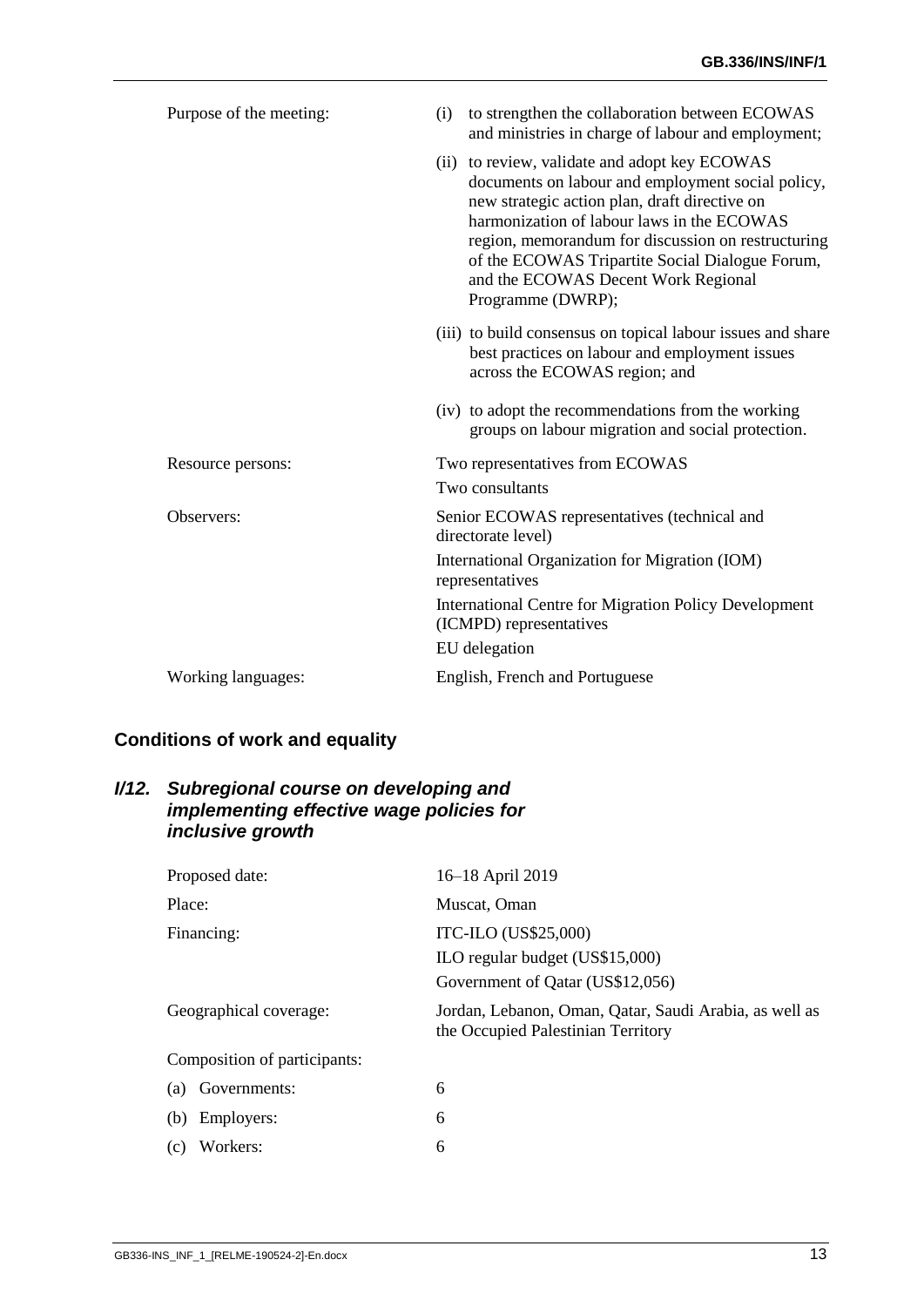| Purpose of the meeting:                                         | (i) | to build capacity in the area of wage policy setting<br>and identifying critical elements for its formulation,<br>as well as to provide an opportunity for participants<br>and ILO experts to discuss new trends and<br>developments in wage policies across the Arab States<br>and the world; |
|-----------------------------------------------------------------|-----|------------------------------------------------------------------------------------------------------------------------------------------------------------------------------------------------------------------------------------------------------------------------------------------------|
|                                                                 |     | (ii) to enhance the knowledge and the capacity of<br>participants to contribute to the design and<br>implementation of wage policies at the national<br>and/or regional level reflecting current global<br>perspectives;                                                                       |
|                                                                 |     | (iii) to showcase insights on effective wage policies,<br>including minimum wage systems, and the<br>articulation between private and public sector pay,<br>with a view to promote decent work and inclusive<br>growth; and                                                                    |
|                                                                 |     | (iv) to strengthen capacity to develop and implement<br>participatory and evidence-based wage policies<br>including minimum wage fixing and stimulate<br>cross-national exchange of views and experiences<br>among policymakers.                                                               |
| Resource person:                                                |     | One consultant                                                                                                                                                                                                                                                                                 |
| Relevance to international labour<br>standards and other texts: |     | Minimum Wage Fixing Convention, 1970 (No. 131)                                                                                                                                                                                                                                                 |
| Working languages:                                              |     | <b>English and Arabic</b>                                                                                                                                                                                                                                                                      |
|                                                                 |     |                                                                                                                                                                                                                                                                                                |

## <span id="page-15-0"></span>*I/13. Americas peer-to-peer workshop on Equal Pay International Coalition (EPIC)*

| Proposed date:               | 28-30 May 2019                                                                                                                                                |
|------------------------------|---------------------------------------------------------------------------------------------------------------------------------------------------------------|
| Place:                       | Lima, Peru                                                                                                                                                    |
| Financing:                   | RBTC (US\$75,488)                                                                                                                                             |
| Geographical coverage:       | Argentina, Barbados, Canada, Chile, Colombia,<br>Costa Rica, Dominican Republic, Jamaica, Panama, Peru                                                        |
| Composition of participants: |                                                                                                                                                               |
| (a) Governments:             | 10                                                                                                                                                            |
| (b) Employers:               | 10                                                                                                                                                            |
| (c) Workers:                 | 10                                                                                                                                                            |
| Purpose of the meeting:      | promote a consensus among the Americas tripartite<br>(i)<br>constituents in support of the EPIC initiative and<br>encourage them to officially join EPIC; and |

(ii) to share and explain research on equal pay with focal points of the participating countries and promote exchange between peers to allow for a better understanding of these challenges and discuss possible policies.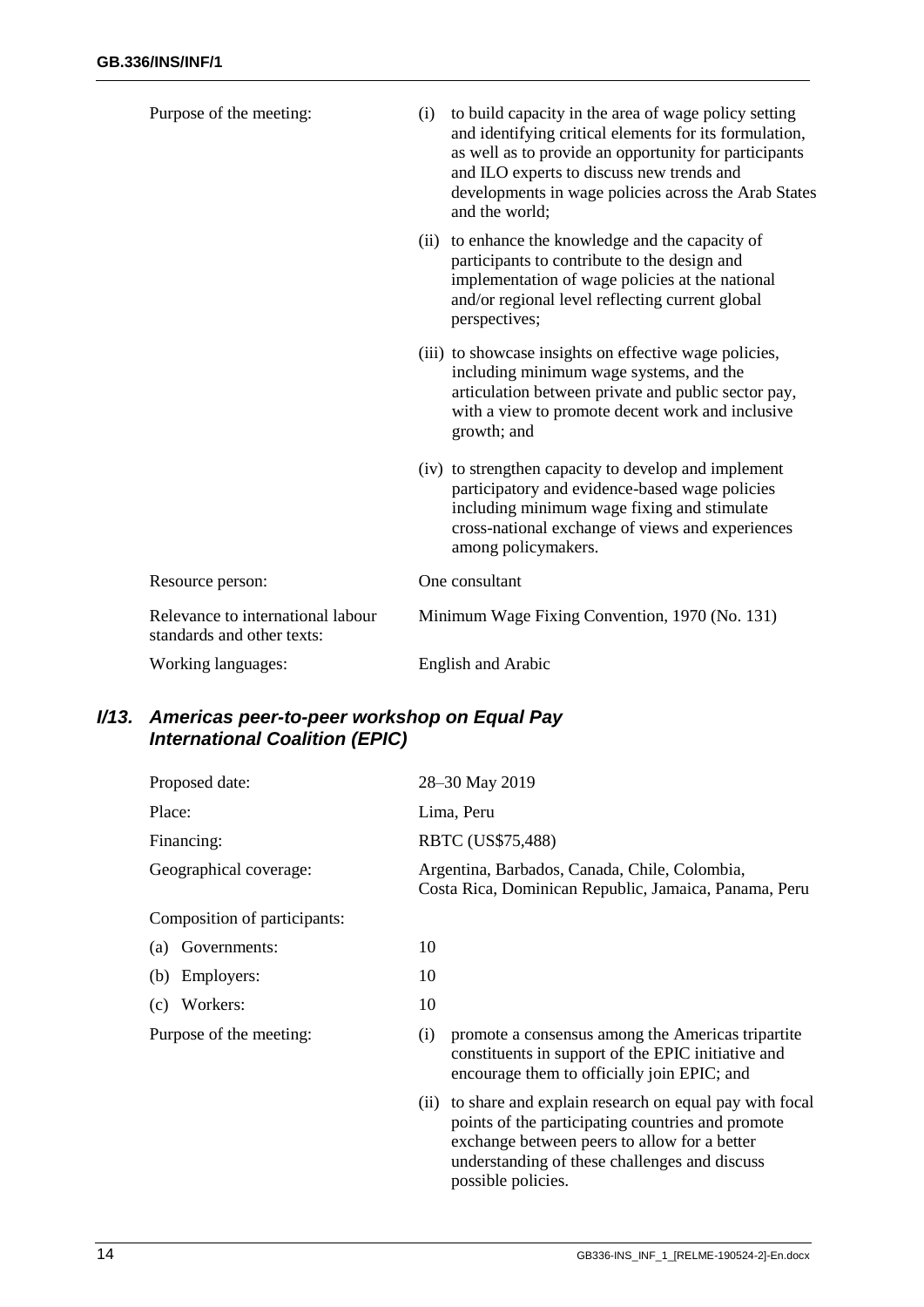| Resource persons:                                               | Feminist Information and Action Centre (CEFEMINA)                |
|-----------------------------------------------------------------|------------------------------------------------------------------|
|                                                                 | Gender Equality Officer                                          |
|                                                                 | Public Services International (PSI)                              |
|                                                                 | Consultant ACTRAV pilots                                         |
|                                                                 | Employer representative                                          |
|                                                                 | Worker representative                                            |
|                                                                 | <b>IJN Women</b>                                                 |
|                                                                 | Organisation for Economic Co-operation and<br>Development (OECD) |
|                                                                 | Inter-American Development Bank (IDB)                            |
| Relevance to international labour<br>standards and other texts: | Equal Remuneration Convention, 1951 (No. 100)                    |
| Working languages:                                              | English and Spanish                                              |

#### <span id="page-16-0"></span>*I/14. 44th meeting of the Technical Committee (RCT) and the Programme and Budget Committee (CPP) of ILO/CINTERFOR*

| Proposed date:               | 5-8 August 2019                                                                                                                                                                                                                                                                                                                                                                                                                                                                                                          |
|------------------------------|--------------------------------------------------------------------------------------------------------------------------------------------------------------------------------------------------------------------------------------------------------------------------------------------------------------------------------------------------------------------------------------------------------------------------------------------------------------------------------------------------------------------------|
| Place:                       | Montevideo, Uruguay                                                                                                                                                                                                                                                                                                                                                                                                                                                                                                      |
| Financing:                   | Instituto Nacional de Empleo y Formación profesional<br>(US\$160,000)                                                                                                                                                                                                                                                                                                                                                                                                                                                    |
|                              | IFP members of CINTERFOR (US\$150,000)                                                                                                                                                                                                                                                                                                                                                                                                                                                                                   |
|                              | ILO regular budget (US\$54,400)                                                                                                                                                                                                                                                                                                                                                                                                                                                                                          |
| Geographical coverage:       | Antigua and Barbuda, Argentina, Bahamas, Barbados,<br>Belize, Plurinational State of Bolivia, Brazil, Canada,<br>Cabo Verde, Chile, Colombia, Costa Rica, Cuba,<br>Dominica, Dominican Republic, Ecuador, El Salvador,<br>Grenada, Guatemala, Guyana, Haiti, Honduras, Jamaica,<br>Mexico, Nicaragua, Panama, Paraguay, Peru, Portugal,<br>Saint Kitts and Nevis, Saint Lucia, Saint Vincent and the<br>Grenadines, Spain, Suriname, Trinidad and Tobago,<br>United States, Uruguay, Bolivarian Republic of<br>Venezuela |
| Composition of participants: |                                                                                                                                                                                                                                                                                                                                                                                                                                                                                                                          |
| Governments:<br>(a)          | 38                                                                                                                                                                                                                                                                                                                                                                                                                                                                                                                       |
| Employers:<br>(b)            | 8                                                                                                                                                                                                                                                                                                                                                                                                                                                                                                                        |
| Workers:<br>(c)              | 8                                                                                                                                                                                                                                                                                                                                                                                                                                                                                                                        |
| Purpose of the meeting:      | to analyse and formulate observations and<br>(i)<br>recommendations to the report and the proposal for a<br>work plan of the Director of ILO/CINTERFOR<br>during the CPP meeting;                                                                                                                                                                                                                                                                                                                                        |
|                              | to present the conclusions and deliberations of the<br>(ii)<br>CPP meeting during the plenary of the technical<br>committee;                                                                                                                                                                                                                                                                                                                                                                                             |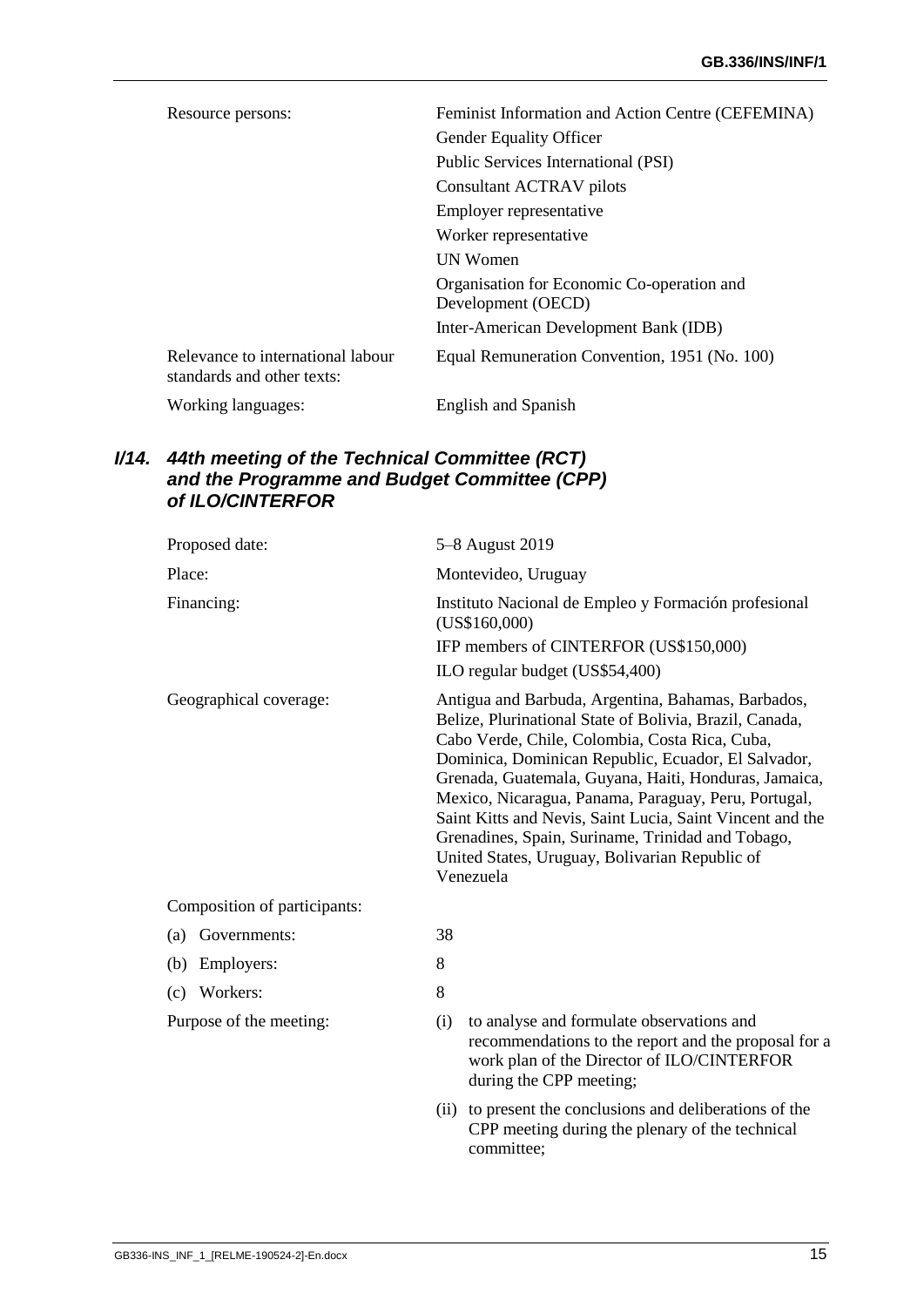|                                                                 | (iii) to review, formulate recommendations and approve<br>the report of activities carried out since the last<br>meeting in San Jose, Costa Rica, in August 2017, as<br>well as the proposed work plan for the following<br>two years; and |
|-----------------------------------------------------------------|--------------------------------------------------------------------------------------------------------------------------------------------------------------------------------------------------------------------------------------------|
|                                                                 | (iv) to share experiences and knowledge between the<br>members and countries as this 44th session of the<br>RCT will be focused on the theme of professional<br>training in sustainable development.                                       |
| Observers:                                                      | Inter-American Development Bank (IDB)                                                                                                                                                                                                      |
|                                                                 | World Bank Group                                                                                                                                                                                                                           |
|                                                                 | Organization of Ibero-American States for Education,<br>Science and Culture                                                                                                                                                                |
|                                                                 | United Nations Educational, Scientific and Cultural<br>Organization (UNESCO)                                                                                                                                                               |
|                                                                 | Organisation for Economic Co-operation and<br>Development (OECD)                                                                                                                                                                           |
|                                                                 | United Nations Development Programme (UNDP)                                                                                                                                                                                                |
|                                                                 | Andean Development Corporation (ADC)                                                                                                                                                                                                       |
|                                                                 | Organization of American States (OAS)                                                                                                                                                                                                      |
|                                                                 | Swiss Agency for Development and Cooperation (SDC)                                                                                                                                                                                         |
|                                                                 | German Agency for International Cooperation (GIZ)                                                                                                                                                                                          |
|                                                                 | Human Resources Development Service of Korea                                                                                                                                                                                               |
|                                                                 | International Development Research Centre (IDRC),<br>Canada                                                                                                                                                                                |
|                                                                 | European Union                                                                                                                                                                                                                             |
|                                                                 | Japan International Cooperation Agency (JICA)                                                                                                                                                                                              |
|                                                                 | Government of United States (US-DOL and USAID)                                                                                                                                                                                             |
|                                                                 | <b>Luxembourg Development Cooperation Agency</b><br>(LuxDev)                                                                                                                                                                               |
|                                                                 | Norwegian Agency for Development Cooperation<br>(NORAD)                                                                                                                                                                                    |
| Relevance to international labour<br>standards and other texts: | Human Resources Development Convention, 1975<br>(No. 142), Human Resources Development<br>Recommendation, 2004 (No. 195)                                                                                                                   |
| Working languages:                                              | English, Spanish and Portuguese                                                                                                                                                                                                            |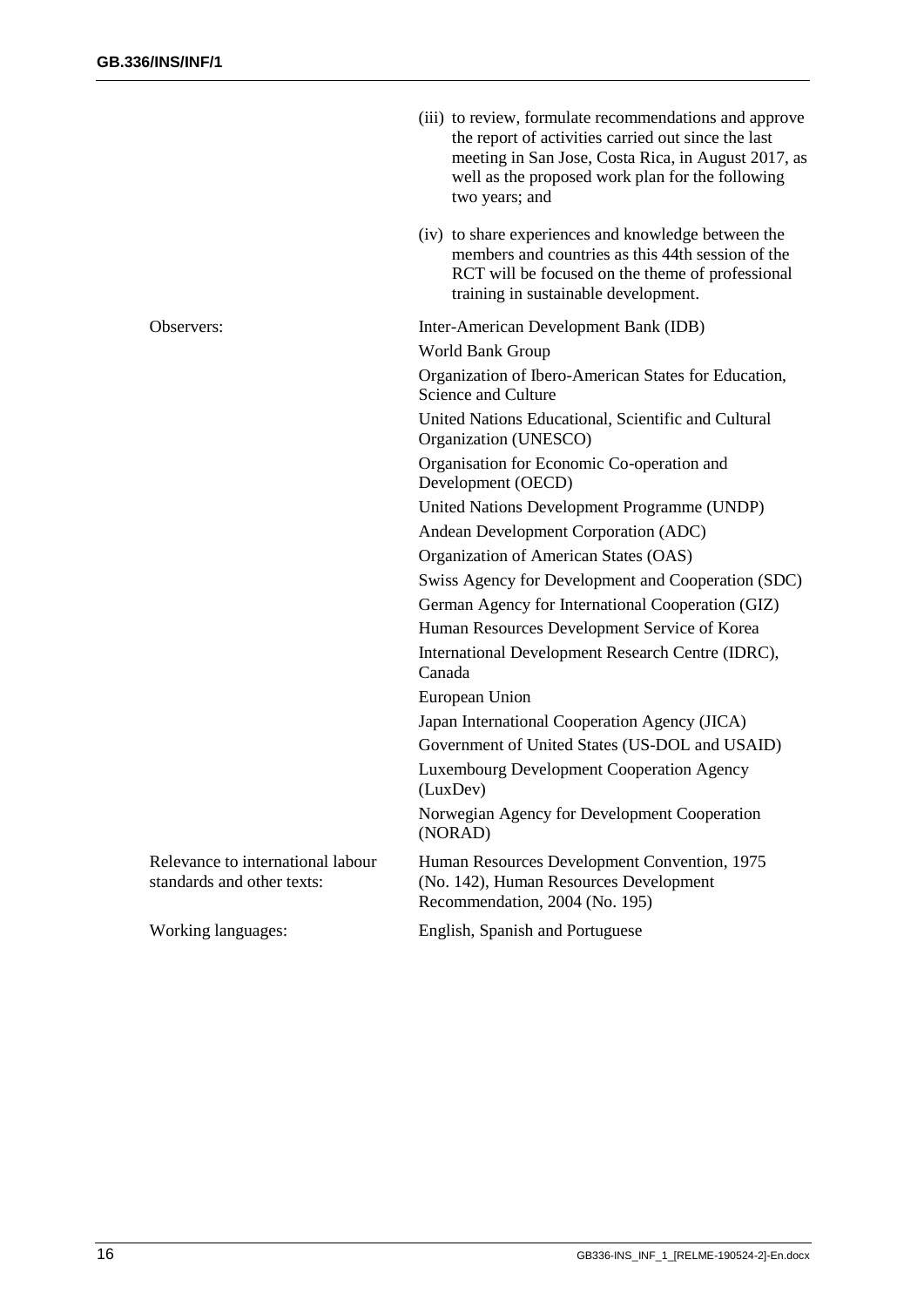### <span id="page-18-0"></span>*I/15. Workshop for governments on labour migration and fair recruitment: Coordination and exchange between national authorities on labour, migration and foreign policy in the corridor Guatemala–Mexico*

| Proposed date:                                                  | 24-25 September 2019                                                                                                                                                                                                                                                                                                                                                                                                                                                                                                                                                                                                                                                                                                                                                                                     |  |  |
|-----------------------------------------------------------------|----------------------------------------------------------------------------------------------------------------------------------------------------------------------------------------------------------------------------------------------------------------------------------------------------------------------------------------------------------------------------------------------------------------------------------------------------------------------------------------------------------------------------------------------------------------------------------------------------------------------------------------------------------------------------------------------------------------------------------------------------------------------------------------------------------|--|--|
| Place:                                                          | Mexico City, Mexico                                                                                                                                                                                                                                                                                                                                                                                                                                                                                                                                                                                                                                                                                                                                                                                      |  |  |
| Financing:                                                      | European Union (US\$16,786)                                                                                                                                                                                                                                                                                                                                                                                                                                                                                                                                                                                                                                                                                                                                                                              |  |  |
| Geographical coverage:                                          | Guatemala, Mexico                                                                                                                                                                                                                                                                                                                                                                                                                                                                                                                                                                                                                                                                                                                                                                                        |  |  |
| Composition of participants:                                    |                                                                                                                                                                                                                                                                                                                                                                                                                                                                                                                                                                                                                                                                                                                                                                                                          |  |  |
| (a) Governments:                                                | 16                                                                                                                                                                                                                                                                                                                                                                                                                                                                                                                                                                                                                                                                                                                                                                                                       |  |  |
| Employers:<br>(b)                                               | $\overline{2}$                                                                                                                                                                                                                                                                                                                                                                                                                                                                                                                                                                                                                                                                                                                                                                                           |  |  |
| (c) Workers:                                                    | $\overline{2}$                                                                                                                                                                                                                                                                                                                                                                                                                                                                                                                                                                                                                                                                                                                                                                                           |  |  |
| Purpose of the meeting:                                         | to analyse the labour situation and conditions of<br>(i)<br>recruitment, and life and working conditions of<br>migrant workers in the Guatemala-Mexico corridor;                                                                                                                                                                                                                                                                                                                                                                                                                                                                                                                                                                                                                                         |  |  |
|                                                                 | to exchange quantitative and qualitative information<br>(ii)<br>on labour mobility and recruitment in the<br>Guatemala-Mexico corridor; and                                                                                                                                                                                                                                                                                                                                                                                                                                                                                                                                                                                                                                                              |  |  |
|                                                                 | (iii) to promote binational dialogue on labour migration<br>and fair recruitment, among all government entities<br>in charge of migration and labour.                                                                                                                                                                                                                                                                                                                                                                                                                                                                                                                                                                                                                                                    |  |  |
| Relevance to international labour<br>standards and other texts: | Freedom of Association and Protection of the Right to<br>Organise Convention, 1948 (No. 87), Right to Organise<br>and Collective Bargaining Convention, 1949 (No. 98),<br>Migration for Employment Convention (Revised), 1949<br>(No. 97), Migrant Workers (Supplementary Provisions)<br>Convention, 1975 (No. 143), Private Employment<br>Agencies Convention, 1997 (No. 181), Domestic Workers<br>Convention, 2011 (No. 189), Migration for Employment<br>Recommendation (Revised), 1949 (No. 86), Migrant<br>Workers Recommendation, 1975 (No. 151), Private<br>Employment Agencies Recommendation, 1997 (No. 188),<br>Transition from the Informal to the Formal Economy<br>Recommendation, 2015 (No. 204), Employment and<br>Decent Work for Peace and Resilience Recommendation,<br>2017 (No. 205) |  |  |

Working language: Spanish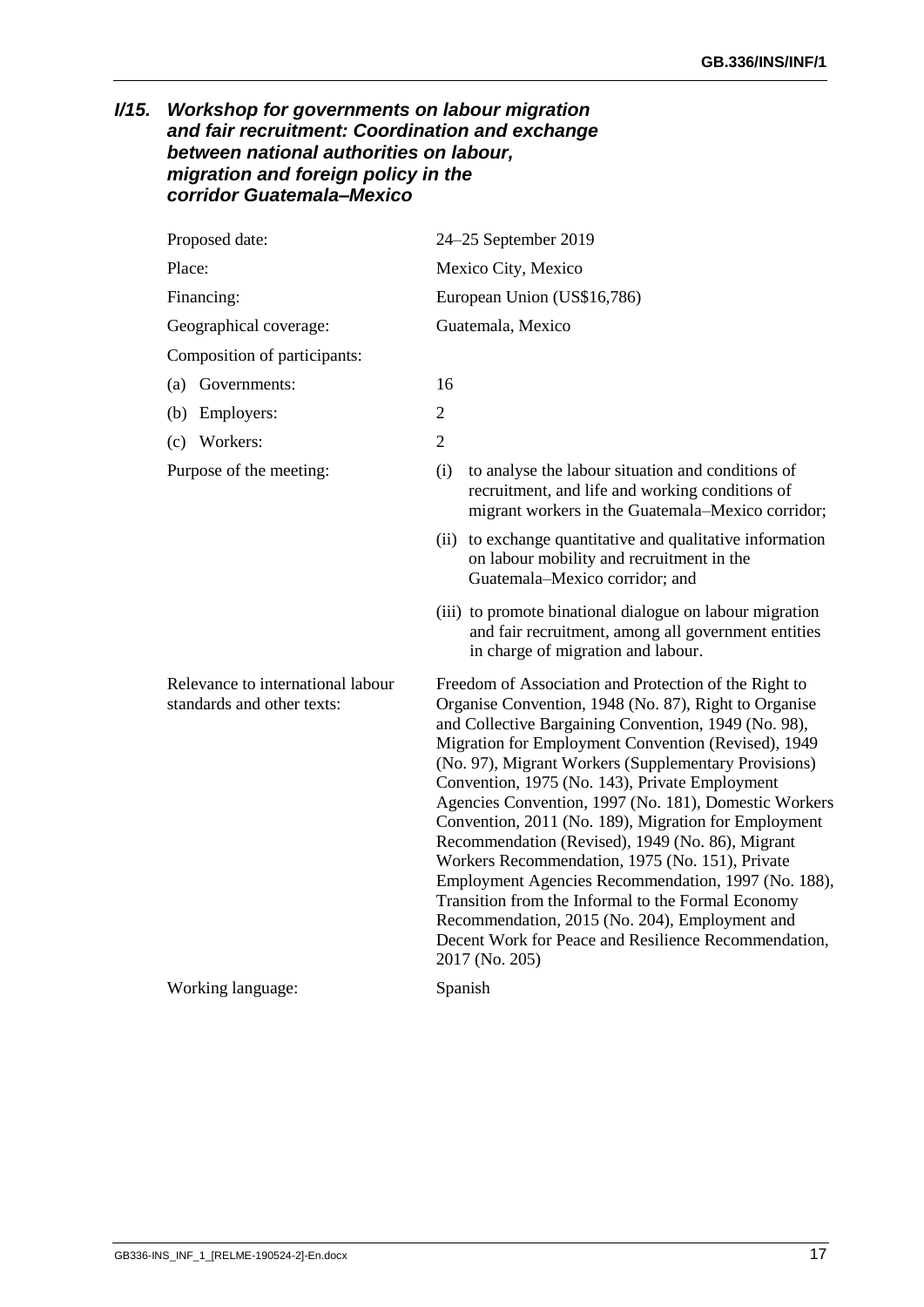### <span id="page-19-0"></span>**Sectoral activities**

### <span id="page-19-1"></span>*I/16. Decent work and socially responsible tourism in Kenya, the United Republic of Tanzania and Uganda*

| Proposed date:                                                  | 21-22 May 2019                                                                                                                                                                                                                                                                                                  |  |  |
|-----------------------------------------------------------------|-----------------------------------------------------------------------------------------------------------------------------------------------------------------------------------------------------------------------------------------------------------------------------------------------------------------|--|--|
| Place:                                                          | Arusha, United Republic of Tanzania                                                                                                                                                                                                                                                                             |  |  |
| Financing:                                                      | ILO regular budget (US\$54,321)<br>RBTC (US\$5,000)                                                                                                                                                                                                                                                             |  |  |
| Geographical coverage:                                          | Kenya, United Republic of Tanzania, Uganda                                                                                                                                                                                                                                                                      |  |  |
| Composition of participants:                                    |                                                                                                                                                                                                                                                                                                                 |  |  |
| Governments:<br>(a)                                             | 12                                                                                                                                                                                                                                                                                                              |  |  |
| Employers:<br>(b)                                               | 12                                                                                                                                                                                                                                                                                                              |  |  |
| (c) Workers:                                                    | 12                                                                                                                                                                                                                                                                                                              |  |  |
| Purpose of the meeting:                                         | to share knowledge and build capacity of workers'<br>(i)<br>and employers' organizations, governments and<br>relevant stakeholders on the promotion of decent<br>work and socially responsible tourism;                                                                                                         |  |  |
|                                                                 | (ii) to focus on the role of tourism as a catalyst for<br>inclusive socio-economic development and poverty<br>reduction in rural areas, as well as to promote decent<br>jobs for youth and women and pay particular<br>attention to gender equality issues; and                                                 |  |  |
|                                                                 | (iii) to identify major challenges for existing or future<br>policies and opportunities with a view to setting<br>priority areas of action and policy options to advance<br>decent work and socially responsible tourism in line<br>with the ILO Guidelines on decent work and socially<br>responsible tourism. |  |  |
| Observers:                                                      | Two from the International Union of Food, Agricultural,<br>Hotel, Restaurant, Catering, Tobacco and Allied Workers'<br>Associations (IUF)                                                                                                                                                                       |  |  |
|                                                                 | Two from the International Organization of Employers<br>(IOE)                                                                                                                                                                                                                                                   |  |  |
|                                                                 | One from the United Nations World Tourism<br>Organization (UNWTO)                                                                                                                                                                                                                                               |  |  |
|                                                                 | Two from the African Development Bank (AfDB)                                                                                                                                                                                                                                                                    |  |  |
|                                                                 | Two from interested local donors                                                                                                                                                                                                                                                                                |  |  |
|                                                                 | UN country team members                                                                                                                                                                                                                                                                                         |  |  |
| Relevance to international labour<br>standards and other texts: | Working Conditions (Hotels and Restaurants)<br>Convention, 1991 (No. 172), Working Conditions (Hotels<br>and Restaurants) Recommendation, 1991 (No. 179)                                                                                                                                                        |  |  |
| Working language:                                               | English                                                                                                                                                                                                                                                                                                         |  |  |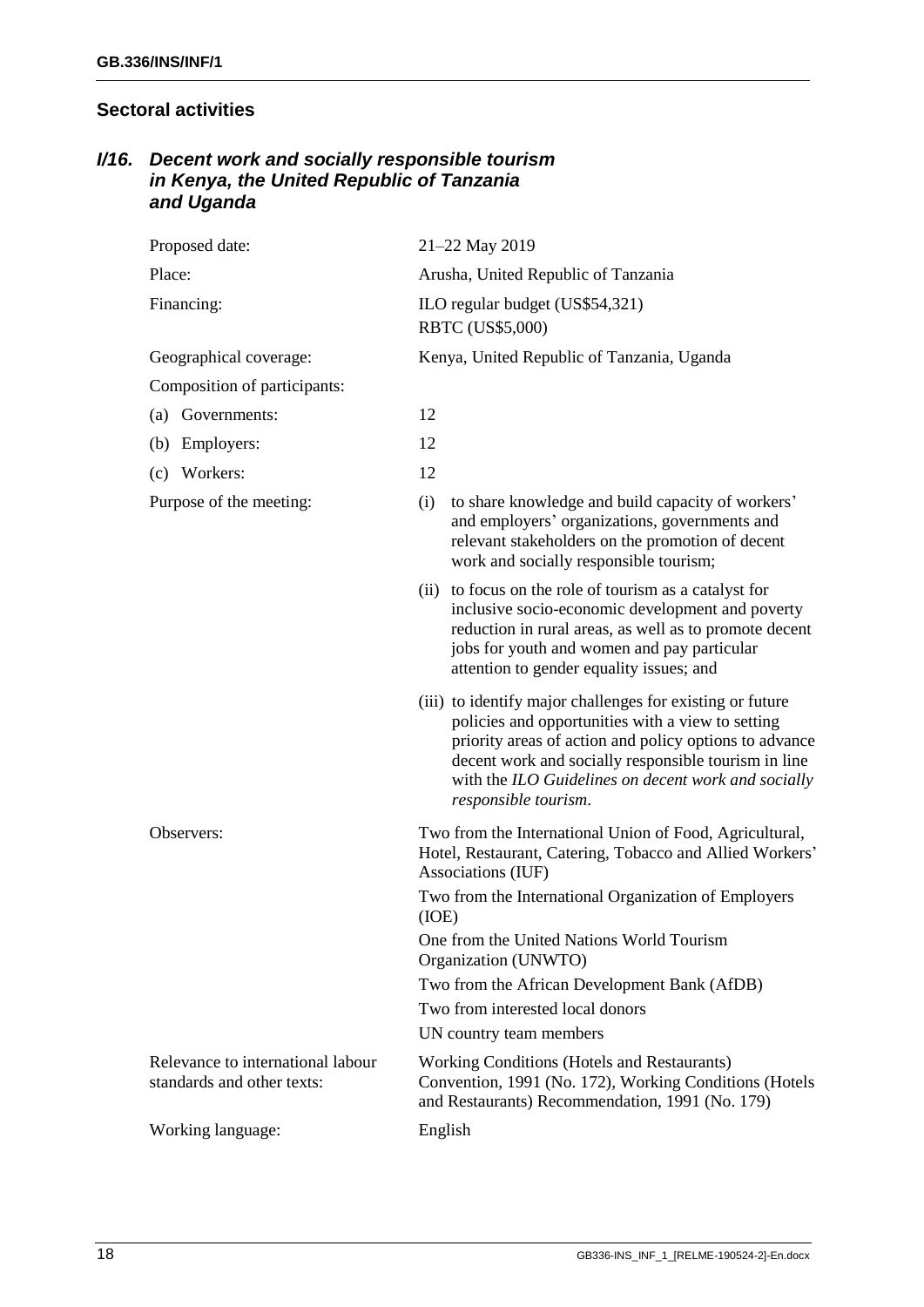#### <span id="page-20-0"></span>**Employers' activities**

#### <span id="page-20-1"></span>*I/17. Employers capacity strengthening and project consultation workshop: Increased capacities of employers' and workers' organizations to participate effectively in the development of social and labour policy*

| Proposed date:               | 24-26 April 2019                                                                                                                                                                      |  |  |
|------------------------------|---------------------------------------------------------------------------------------------------------------------------------------------------------------------------------------|--|--|
| Place:                       | Nadi, Fiji                                                                                                                                                                            |  |  |
| Financing:                   | RBSA (US\$50,000)                                                                                                                                                                     |  |  |
| Geographical coverage:       | Fiji, Kiribati, Samoa, Solomon Islands, Tonga, Vanuatu                                                                                                                                |  |  |
| Composition of participants: |                                                                                                                                                                                       |  |  |
| Employers:                   | 25                                                                                                                                                                                    |  |  |
| Purpose of the meeting:      | to consult representatives of employers'<br>(i)<br>organizations on the design, strategy and<br>implementation of the project (inception phase);                                      |  |  |
|                              | (ii) to highlight models for collaboration/social dialogue,<br>services, SDG implementation and reporting and<br>support with consideration to project integration;                   |  |  |
|                              | (iii) to prepare employers' representatives to effectively<br>engage at the upcoming Climate Action Pacific<br>Partnership (CAAP) and Forum Economic Ministers<br>Meeting (FEMM); and |  |  |
|                              | (iv) to come out at the end of the workshop with a clear<br>project roadmap aligned to the project objectives and<br>needs of employers' organizations.                               |  |  |
| Resource persons:            | CoP23 secretariat                                                                                                                                                                     |  |  |
|                              | Turin Centre, ITC-ILO                                                                                                                                                                 |  |  |
| Working language:            | English                                                                                                                                                                               |  |  |

#### <span id="page-20-2"></span>*I/18. Workshop for employers' organizations of Guatemala and Mexico on responsible business conduct in supply chains, with emphasis on labour migration and fair recruitment*

| Proposed date:               | 30-31 July 2019             |
|------------------------------|-----------------------------|
| Place:                       | Tapachula, Chiapas, Mexico  |
| Financing:                   | European Union (US\$23,982) |
| Geographical coverage:       | Guatemala, Mexico           |
| Composition of participants: |                             |
| Employers:                   | 24                          |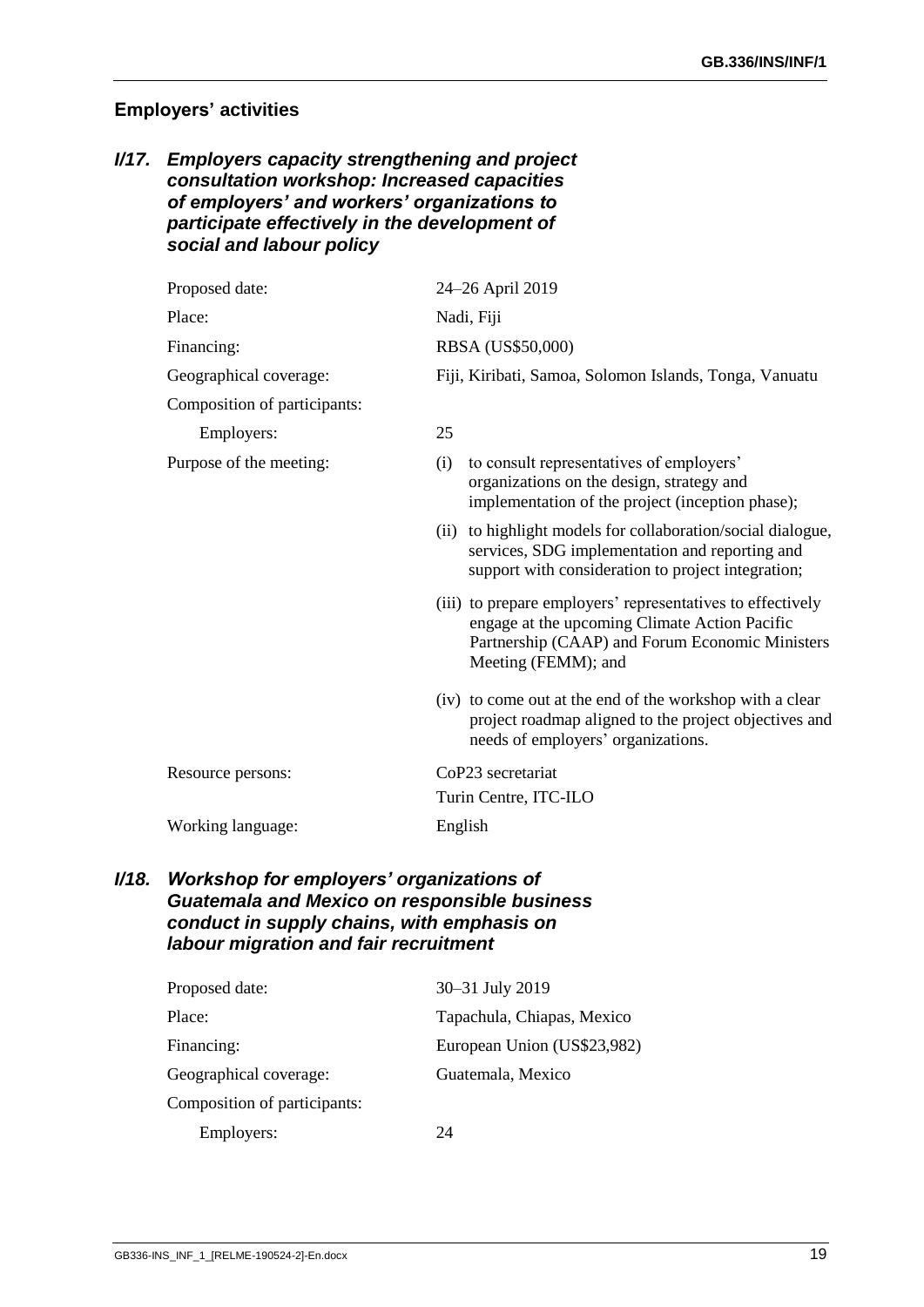| Purpose of the meeting:                                         | (i)  | to encourage the training of "agents of change" to<br>become promoters of the issue of equal hiring in their<br>respective employers' organizations and reflect on<br>fair recruitment within the business sector;                                                                                                                                                                                                                                                                                                                                                                                                                                                                                                                                                                                       |
|-----------------------------------------------------------------|------|----------------------------------------------------------------------------------------------------------------------------------------------------------------------------------------------------------------------------------------------------------------------------------------------------------------------------------------------------------------------------------------------------------------------------------------------------------------------------------------------------------------------------------------------------------------------------------------------------------------------------------------------------------------------------------------------------------------------------------------------------------------------------------------------------------|
|                                                                 | (ii) | to promote the exchange of ideas between<br>employers' organizations in Guatemala and Mexico<br>for the promotion of labour migration and fair<br>recruitment; and                                                                                                                                                                                                                                                                                                                                                                                                                                                                                                                                                                                                                                       |
|                                                                 |      | (iii) to agree on a strategic vision of the role that<br>employers' organizations will play in the framework<br>of governance of labour migration between the<br>two countries, setting up bilateral agreements such as<br>the cooperation in labour issues and comprehensive<br>development plan.                                                                                                                                                                                                                                                                                                                                                                                                                                                                                                       |
| Resource persons:                                               |      | Regional employer representatives                                                                                                                                                                                                                                                                                                                                                                                                                                                                                                                                                                                                                                                                                                                                                                        |
| Relevance to international labour<br>standards and other texts: |      | Freedom of Association and Protection of the Right to<br>Organise Convention, 1948 (No. 87), Right to Organise<br>and Collective Bargaining Convention, 1949 (No. 98),<br>Migration for Employment Convention (Revised), 1949<br>(No. 97), Migrant Workers (Supplementary Provisions)<br>Convention, 1975 (No. 143), Private Employment<br>Agencies Convention, 1997 (No. 181), Domestic Workers<br>Convention, 2011 (No. 189), Migration for Employment<br>Recommendation (Revised), 1949 (No. 86), Migrant<br>Workers Recommendation, 1975 (No. 151), Private<br>Employment Agencies Recommendation, 1997 (No. 188),<br>Transition from the Informal to the Formal Economy<br>Recommendation, 2015 (No. 204), Employment and<br>Decent Work for Peace and Resilience Recommendation,<br>2017 (No. 205) |
| Working language:                                               |      | Spanish                                                                                                                                                                                                                                                                                                                                                                                                                                                                                                                                                                                                                                                                                                                                                                                                  |

## <span id="page-21-0"></span>**Workers' activities**

<span id="page-21-1"></span>

|  | I/19. Subregional meeting: Elaboration of regional    |
|--|-------------------------------------------------------|
|  | agendas of impact in labour migration between         |
|  | the regional Inter-union Committee for the            |
|  | defence of the rights of migrant workers in           |
|  | <b>Central America and Dominican Republic and the</b> |
|  | regional network of civil organizations for           |
|  | <b>Migration (RROCM)</b>                              |
|  |                                                       |

| Proposed date:         | 24–26 June 2019                                                                        |
|------------------------|----------------------------------------------------------------------------------------|
| Place:                 | City of Guatemala, Guatemala                                                           |
| Financing:             | European Union (US\$28,539)                                                            |
| Geographical coverage: | Costa Rica, Dominican Republic, El Salvador,<br>Guatemala, Honduras, Nicaragua, Panama |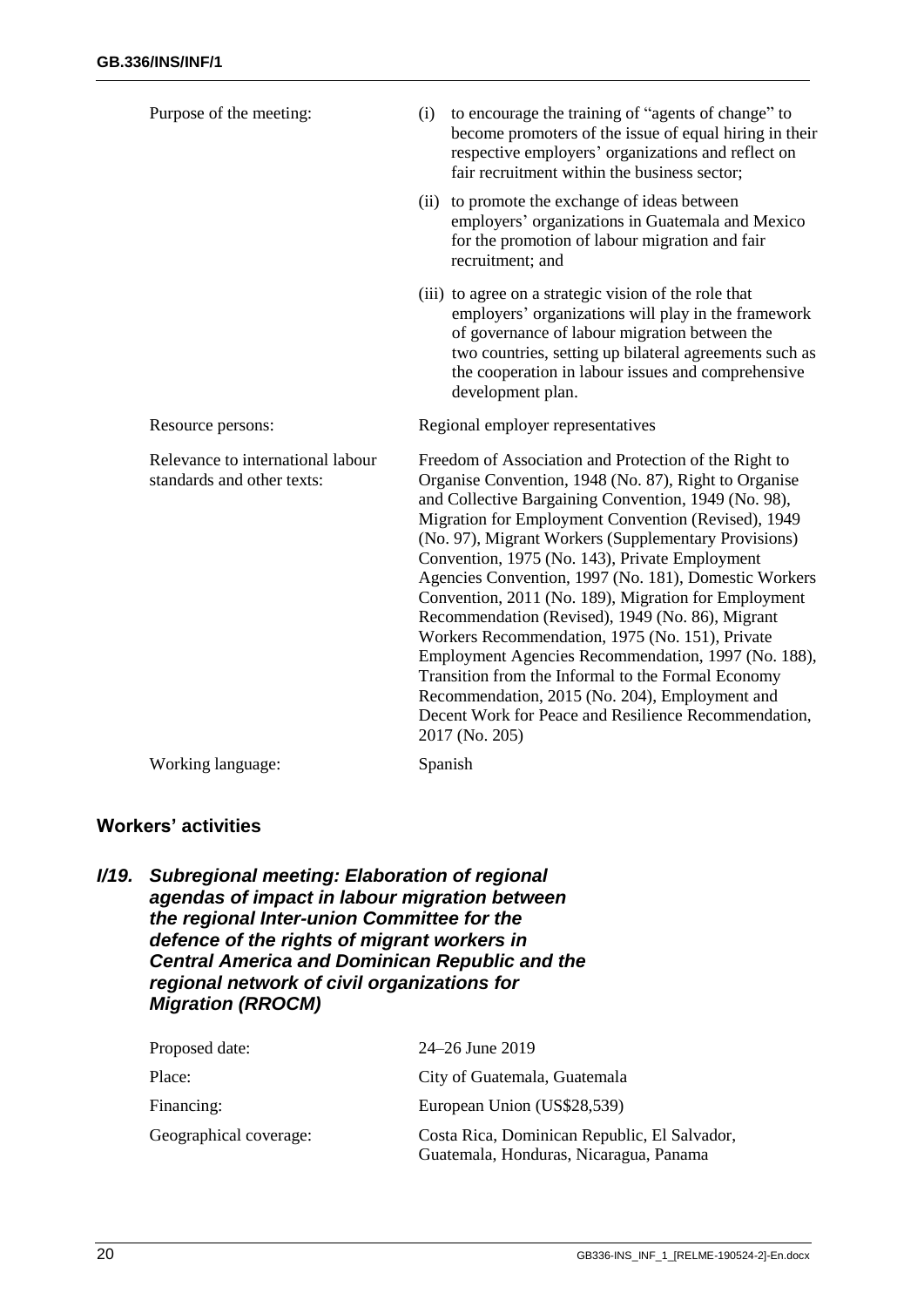| Composition of participants.                                    |                                                                                                                                                                                                                                                                                                                                                                                                                                                                                                                                                                                                                                                                                                                                                          |  |
|-----------------------------------------------------------------|----------------------------------------------------------------------------------------------------------------------------------------------------------------------------------------------------------------------------------------------------------------------------------------------------------------------------------------------------------------------------------------------------------------------------------------------------------------------------------------------------------------------------------------------------------------------------------------------------------------------------------------------------------------------------------------------------------------------------------------------------------|--|
| Workers:                                                        | 14                                                                                                                                                                                                                                                                                                                                                                                                                                                                                                                                                                                                                                                                                                                                                       |  |
| Purpose of the meeting:                                         | (i)<br>to exchange diagnoses and context information on<br>the main challenges and problems of rights faced by<br>migrant workers, from both perspectives of civil<br>society and workers' organizations and identify the<br>role of trade unions and civil society in the<br>mechanisms for the protection of labour rights of<br>migrant workers;                                                                                                                                                                                                                                                                                                                                                                                                      |  |
|                                                                 | (ii) to promote strategies of mutual commitment to<br>reinforce in the countries the fulfilment of the<br>international standards of recruitment, hiring and<br>working conditions of the migrants;                                                                                                                                                                                                                                                                                                                                                                                                                                                                                                                                                      |  |
|                                                                 | (iii) to create networks and explore greater opportunities<br>for cooperation between trade unions and the<br>regional network of civil organizations for migration<br>in the context of the action of the regional conference<br>on migration; and                                                                                                                                                                                                                                                                                                                                                                                                                                                                                                      |  |
|                                                                 | (iv) to adopt an agreement and a joint work agenda of the<br>regional inter-union committee and the regional<br>network of civil organizations for migration for a<br>greater impact before the regional conference on<br>migration and for the decent work of the migrant<br>workers at the subregional level.                                                                                                                                                                                                                                                                                                                                                                                                                                          |  |
| Resource persons:                                               | Two representatives of the Trade Union Council of<br>Central America, the Caribbean and Mexico (CSU)                                                                                                                                                                                                                                                                                                                                                                                                                                                                                                                                                                                                                                                     |  |
| Relevance to international labour<br>standards and other texts: | Freedom of Association and Protection of the Right to<br>Organise Convention, 1948 (No. 87), Right to Organise<br>and Collective Bargaining Convention, 1949 (No. 98),<br>Migration for Employment Convention (Revised), 1949<br>(No. 97), Migrant Workers (Supplementary Provisions)<br>Convention, 1975 (No. 143), Private Employment<br>Agencies Convention, 1997 (No. 181), Migration for<br>Employment Recommendation (Revised), 1949 (No. 86),<br>Migrant Workers Recommendation, 1975 (No. 151),<br>Private Employment Agencies Recommendation, 1997<br>(No. 188), Transition from the Informal to the Formal<br>Economy Recommendation, 2015 (No. 204),<br>Employment and Decent Work for Peace and Resilience<br>Recommendation, 2017 (No. 205) |  |
| Working language:                                               | Spanish                                                                                                                                                                                                                                                                                                                                                                                                                                                                                                                                                                                                                                                                                                                                                  |  |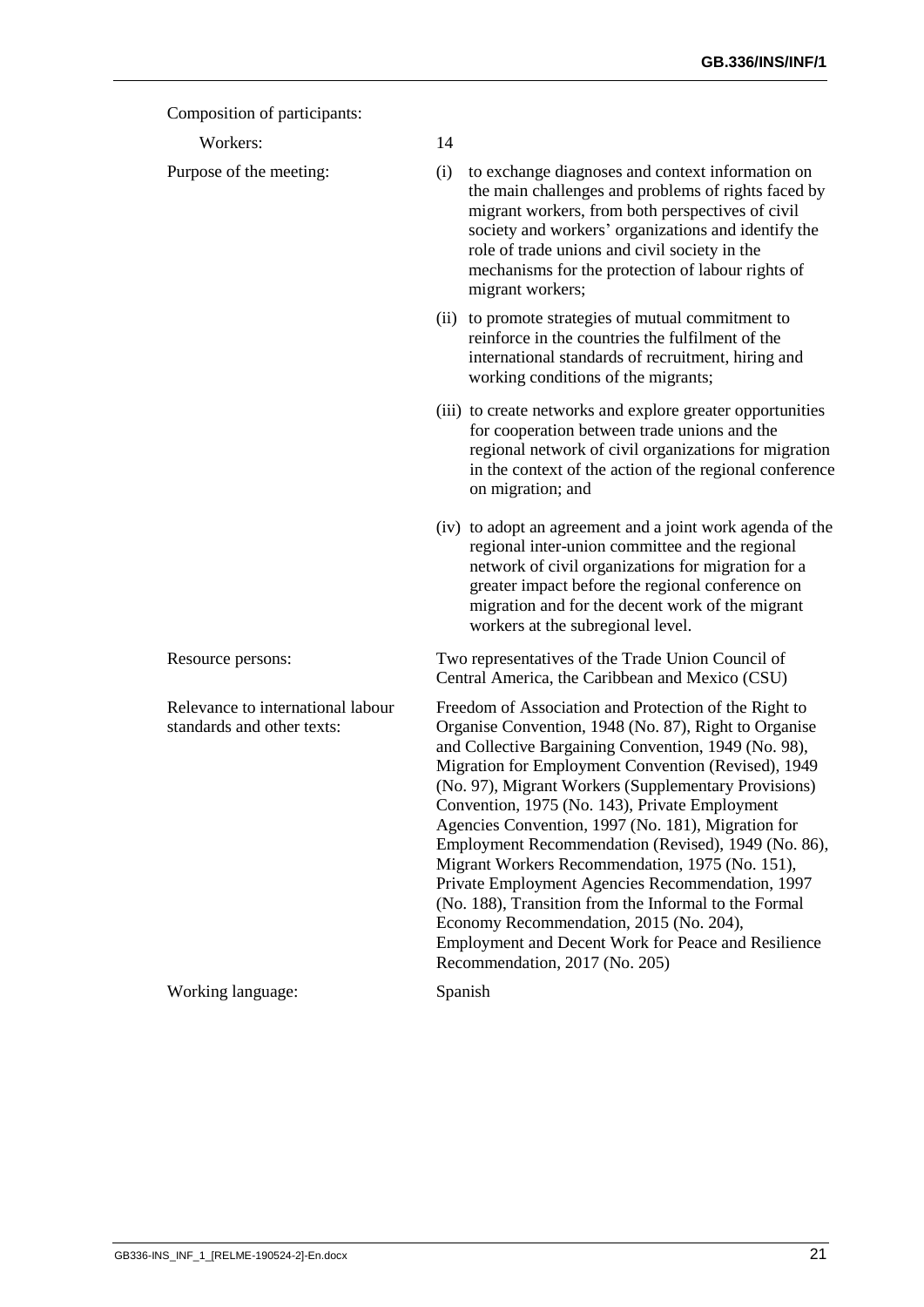### <span id="page-23-0"></span>*I/20. Regional training for trade union leaders and lawyers on the use of international labour standards and its supervisory machinery*

| Proposed date:                                                  | 22-24 July 2019                                                                                                                                                                                                                                                                                                                                                                                                                                                |
|-----------------------------------------------------------------|----------------------------------------------------------------------------------------------------------------------------------------------------------------------------------------------------------------------------------------------------------------------------------------------------------------------------------------------------------------------------------------------------------------------------------------------------------------|
| Place:                                                          | Cholpan Ata, Kyrgyzstan                                                                                                                                                                                                                                                                                                                                                                                                                                        |
| Financing:                                                      | RBSA (US\$30,000)                                                                                                                                                                                                                                                                                                                                                                                                                                              |
| Geographical coverage:                                          | Kazakhstan, Kyrgyzstan, Tajikistan, Uzbekistan                                                                                                                                                                                                                                                                                                                                                                                                                 |
| Composition of participants:                                    |                                                                                                                                                                                                                                                                                                                                                                                                                                                                |
| Workers:                                                        | 28                                                                                                                                                                                                                                                                                                                                                                                                                                                             |
| Purpose of the meeting:                                         | to train trade union leaders and lawyers on the use of<br>(i)<br>international labour standards and its supervisory<br>machinery;                                                                                                                                                                                                                                                                                                                              |
|                                                                 | (ii) to help trade unions to adopt better procedures from<br>regular and non-regular reporting to the ILO<br>supervisory machinery; and                                                                                                                                                                                                                                                                                                                        |
|                                                                 | (iii) to improve better reporting from Central Asian trade<br>unions so that they are reflected in future<br>submissions.                                                                                                                                                                                                                                                                                                                                      |
| Relevance to international labour<br>standards and other texts: | Freedom of Association and Protection of the Right to<br>Organise Convention, 1948 (No. 87), Right to Organise<br>and Collective Bargaining Convention, 1949 (No. 98),<br>Equal Remuneration Convention, 1951 (No. 100),<br>Discrimination (Employment and Occupation)<br>Convention, 1958 (No. 111), Maternity Protection<br>Convention, 2000 (No. 183), Abolition of Forced Labour<br>Convention, 1957 (No. 105), Forced Labour Convention,<br>1930 (No. 29) |
| Working languages:                                              | <b>English and Russian</b>                                                                                                                                                                                                                                                                                                                                                                                                                                     |

### <span id="page-23-1"></span>*I/21. Binational trade union workshop on the role of trade unions in the active promotion of decent work and fair recruitment for migrant workers*

| Proposed date:               | 24-25 July 2019                                                                                                |  |
|------------------------------|----------------------------------------------------------------------------------------------------------------|--|
| Place:                       | City of Guatemala, Guatemala                                                                                   |  |
| Financing:                   | European Union (US\$17,930)                                                                                    |  |
| Geographical coverage:       | Guatemala, Mexico                                                                                              |  |
| Composition of participants: |                                                                                                                |  |
| Workers:                     | 24                                                                                                             |  |
| Purpose of the meeting:      | to analyse the employment situation and the working<br>(1)<br>conditions and life of the migrant population in |  |

and

migrant workers in the Mexico–Guatemala corridor;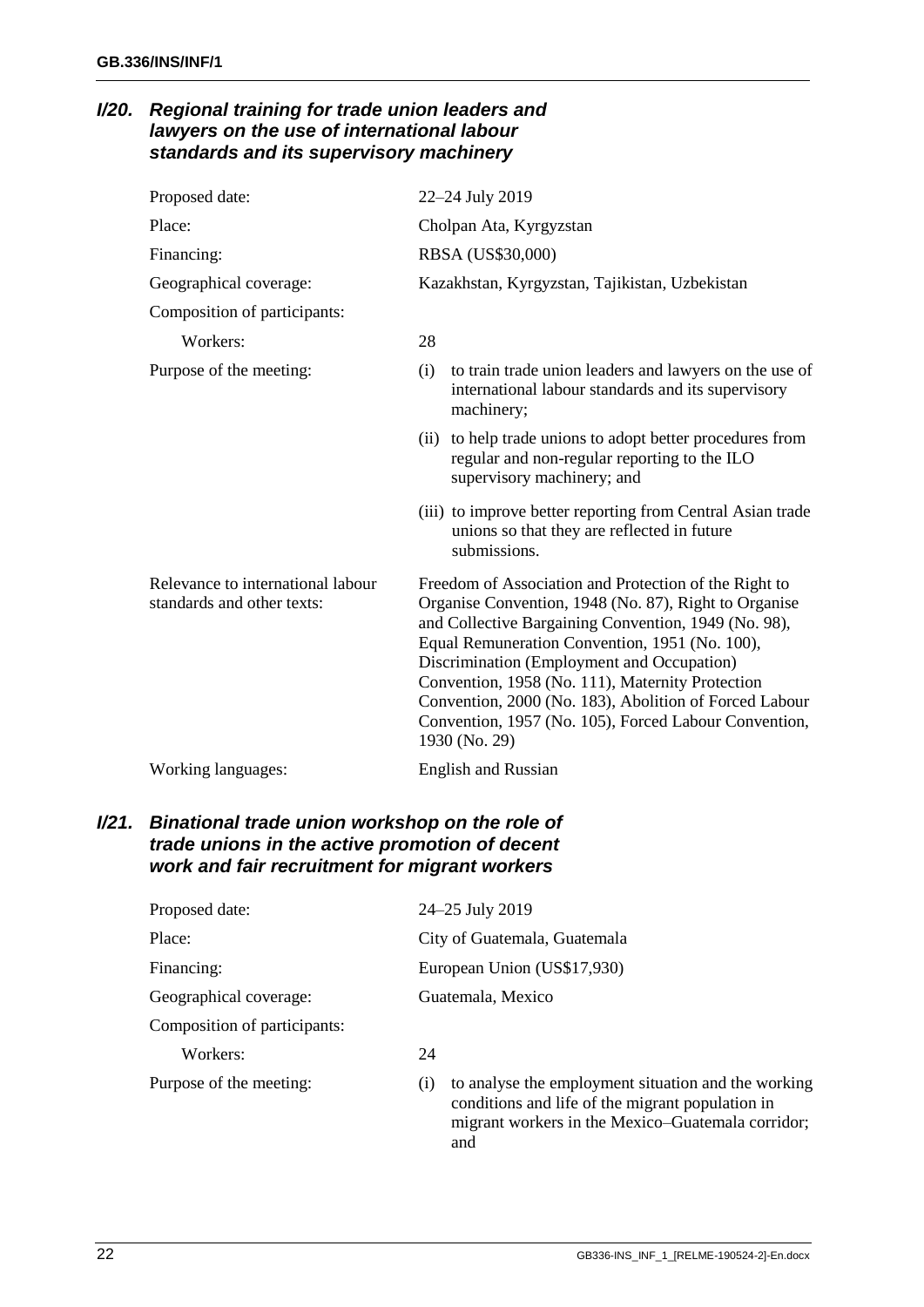|                                                                 | (ii) to establish the basis for a joint labour union strategy<br>that allows to have impact in the national and<br>bilateral public policies of migration and fair<br>recruitment, through the social dialogue.                                                                                                                                                                                                                                                                                                                                                                                                                                                                                                |
|-----------------------------------------------------------------|----------------------------------------------------------------------------------------------------------------------------------------------------------------------------------------------------------------------------------------------------------------------------------------------------------------------------------------------------------------------------------------------------------------------------------------------------------------------------------------------------------------------------------------------------------------------------------------------------------------------------------------------------------------------------------------------------------------|
| Resource persons:                                               | Two representatives from the CSU                                                                                                                                                                                                                                                                                                                                                                                                                                                                                                                                                                                                                                                                               |
| Relevance to international labour<br>standards and other texts: | Freedom of Association and Protection of the Right to<br>Organise Convention, 1948 (No. 87), Right to Organise<br>and Collective Bargaining Convention, 1949 (No. 98),<br>Migration for Employment Convention (Revised), 1949<br>(No. 97), Migrant Workers (Supplementary Provisions)<br>Convention, 1975 (No. 143), Private Employment<br>Agencies Convention, 1997 (No. 181), Domestic Workers<br>Convention, 2011 (No. 189), Migration for Employment<br>Recommendation (Revised), 1949 (No. 86), Migrant<br>Workers Recommendation, 1975 (No. 151), Private<br>Employment Agencies Recommendation, 1997 (No. 188),<br>Transition from the Informal to the Formal Economy<br>Recommendation, 2015 (No. 204) |
| Working language:                                               | Spanish                                                                                                                                                                                                                                                                                                                                                                                                                                                                                                                                                                                                                                                                                                        |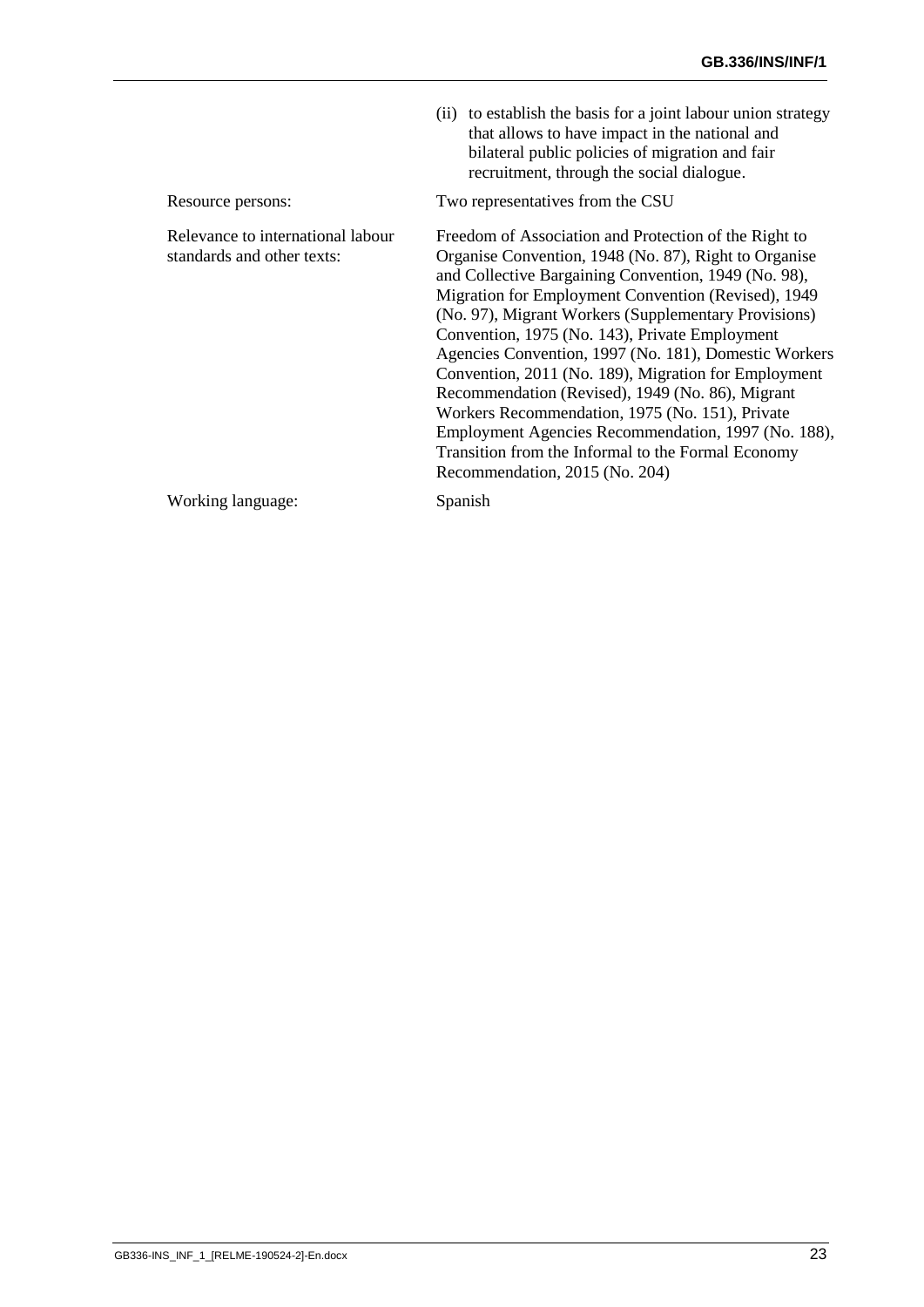## <span id="page-25-0"></span>**Timetable of approved symposia, seminars, workshops and similar meetings**

| Date        | Title of meeting                                                                                                                                                                                                  | Place                                  |  |  |
|-------------|-------------------------------------------------------------------------------------------------------------------------------------------------------------------------------------------------------------------|----------------------------------------|--|--|
|             | <b>AFRICA</b>                                                                                                                                                                                                     |                                        |  |  |
| 2019        |                                                                                                                                                                                                                   |                                        |  |  |
| 2-4 April   | Subregional workshop on quality apprenticeships in West Africa                                                                                                                                                    | Abidjan, Côte d'Ivoire                 |  |  |
| 7-9 May     | Regional meeting on creating a sustainable future of work and a just<br>transition towards the blue economy in African island states                                                                              | Mahé, Seychelles                       |  |  |
| 14-15 May   | Interregional meeting on Alliance 8.7 Action Group on Supply Chains                                                                                                                                               | Abidjan, Côte d'Ivoire                 |  |  |
| 20–24 May   | Subregional forum on the transition to formal economy and the promotion<br>of decent work                                                                                                                         | Hammamet, Tunisia                      |  |  |
| 21-22 May   | Decent work and socially responsible tourism in Kenya, the United<br>Republic of Tanzania and Uganda                                                                                                              | Arusha, United<br>Republic of Tanzania |  |  |
| 15-19 July  | ECOWAS tripartite social dialogue forum: Strengthening social dialogue<br>for the promotion of Decent Work in the ECOWAS Region. Abuja, Nigeria                                                                   | Abuja, Nigeria                         |  |  |
|             | <b>ASIA AND THE PACIFIC</b>                                                                                                                                                                                       |                                        |  |  |
|             | 2019                                                                                                                                                                                                              |                                        |  |  |
| 24-26 April | Employers capacity strengthening and project consultation workshop:<br>Increased capacities of employers' and workers' organizations to<br>participate effectively in the development of social and labour policy | Nadi, Fiji                             |  |  |
|             | <b>EUROPE</b>                                                                                                                                                                                                     |                                        |  |  |
|             | 2019                                                                                                                                                                                                              |                                        |  |  |
| 2 July      | Enhancing the effectiveness, impact and inclusiveness of national social<br>dialogue institutions (NSDIs)                                                                                                         | Rome, Italy                            |  |  |
| $2-5$ July  | Subregional meeting on partnerships for youth employment in the<br>Commonwealth of Independent States (YEP CIS) - Phase II                                                                                        | Kazan, Russian<br>Federation           |  |  |
| 22-24 July  | Regional training for trade union leaders and lawyers on the use of<br>international labour standards and its supervisory machinery                                                                               | Choplan Ata,<br>Kyrgyzstan             |  |  |